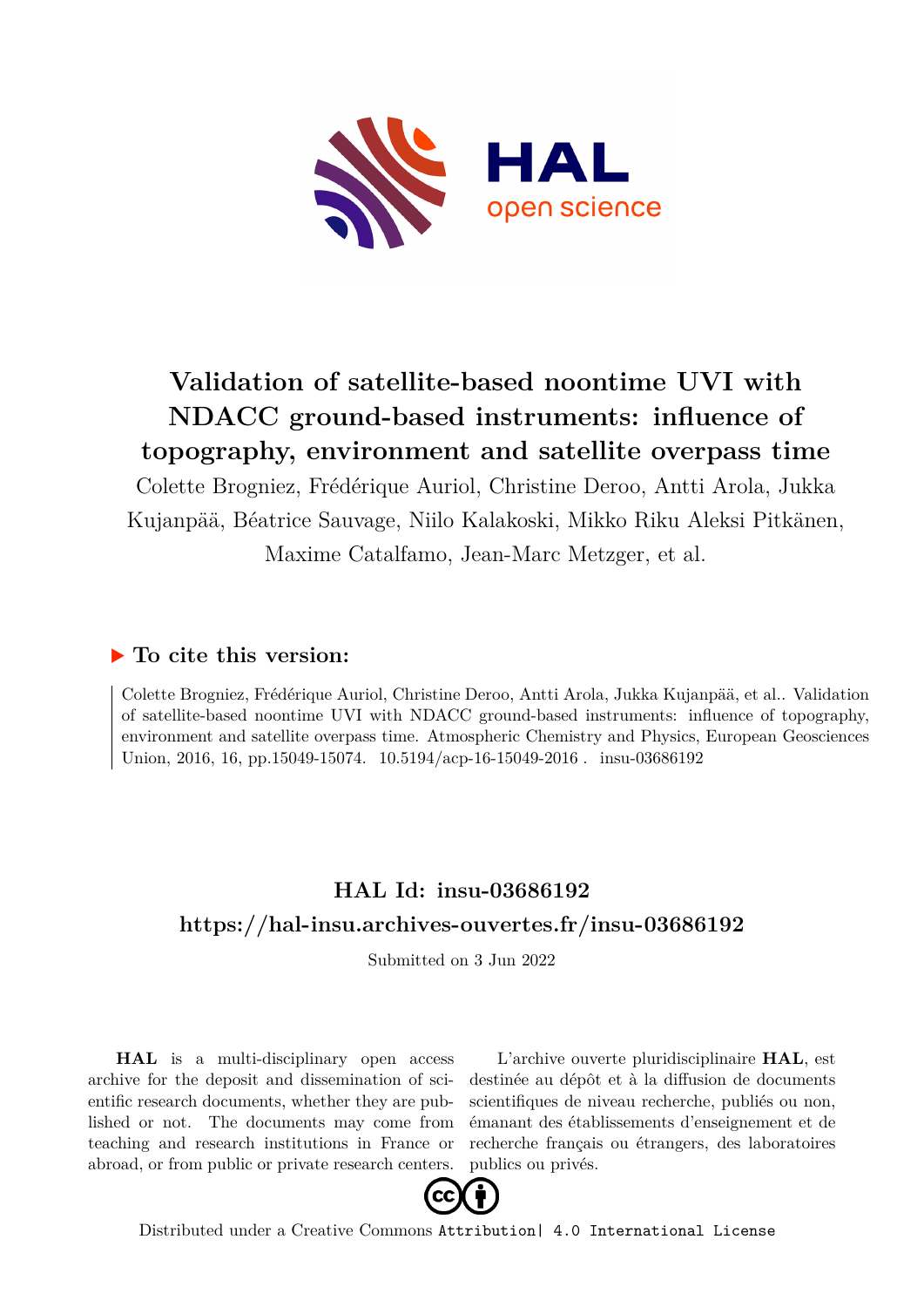Atmos. Chem. Phys., 16, 15049–15074, 2016 www.atmos-chem-phys.net/16/15049/2016/ doi:10.5194/acp-16-15049-2016 © Author(s) 2016. CC Attribution 3.0 License.





# Validation of satellite-based noontime UVI with NDACC ground-based instruments: influence of topography, environment and satellite overpass time

Colette Brogniez<sup>1</sup>, Frédérique Auriol<sup>1</sup>, Christine Deroo<sup>1</sup>, Antti Arola<sup>2</sup>, Jukka Kujanpää<sup>3</sup>, Béatrice Sauvage<sup>1,a</sup>, Niilo Kalakoski $^3$ , Mikko Riku Aleksi Pitkänen $^{2,4}$ , Maxime Catalfamo $^1$ , Jean-Marc Metzger $^5$ , Guy Tournois $^6$ , and Pierre Da Conceicao<sup>6</sup>

<sup>1</sup>Laboratoire d'Optique Atmosphérique, Université Lille 1 Sciences et Technologies, Villeneuve d'Ascq, France <sup>2</sup>Finnish Meteorological Institute, Yliopistonranta 1 F, P.O. Box 1627, 70211 Kuopio, Finland <sup>3</sup>Finnish Meteorological Institute, Earth Observation Unit, P.O. Box 503, 00101 Helsinki, Finland <sup>4</sup>Department of Applied Physics, University of Eastern Finland, Yliopistonranta 1 F, 70210 Kuopio, Finland <sup>5</sup>UMS 3365 – OSU Réunion, Université de La Réunion, Saint-Denis, Réunion, France <sup>6</sup>UMS 3470 – OSU Pytheas, Observatoire de Haute-Provence, Saint-Michel l'Observatoire, France a formerly at: Laboratoire d'Optique Atmosphérique, Université Lille 1 Sciences et Technologies, Villeneuve d'Ascq, France

*Correspondence to:* Colette Brogniez (colette.brogniez@univ-lille1.fr)

Received: 25 March 2016 – Published in Atmos. Chem. Phys. Discuss.: 26 April 2016 Revised: 25 October 2016 – Accepted: 28 October 2016 – Published: 6 December 2016

Abstract. Spectral solar UV radiation measurements are performed in France using three spectroradiometers located at very different sites. One is installed in Villeneuve d'Ascq, in the north of France (VDA). It is an urban site in a topographically flat region. Another instrument is installed in Observatoire de Haute-Provence, located in the southern French Alps (OHP). It is a rural mountainous site. The third instrument is installed in Saint-Denis, Réunion Island (SDR). It is a coastal urban site on a small mountainous island in the southern tropics. The three instruments are affiliated with the Network for the Detection of Atmospheric Composition Change (NDACC) and carry out routine measurements to monitor the spectral solar UV radiation and enable derivation of UV index (UVI). The ground-based UVI values observed at solar noon are compared to similar quantities derived from the Ozone Monitoring Instrument (OMI, onboard the Aura satellite) and the second Global Ozone Monitoring Experiment (GOME-2, onboard the Metop-A satellite) measurements for validation of these satellite-based products. The present study concerns the period 2009–September 2012, date of the implementation of a new OMI processing tool. The new version  $(v1.3)$  introduces a correction for absorbing aerosols that were not considered in the old version (v1.2).

Both versions of the OMI UVI products were available before September 2012 and are used to assess the improvement of the new processing tool. On average, estimates from satellite instruments always overestimate surface UVI at solar noon. Under cloudless conditions, the satellite-derived estimates of UVI compare satisfactorily with ground-based data: the median relative bias is less than 8 % at VDA and 4 % at SDR for both OMI v1.3 and GOME-2, and about 6 % for OMI v1.3 and 2% for GOME-2 at OHP. The correlation between satellite-based and ground-based data is better at VDA and OHP (about 0.99) than at SDR (0.96) for both space-borne instruments. For all sky conditions, the median relative biases are much larger, with large dispersion for both instruments at all sites (VDA: about 12 %; OHP: 9 %; SDR: 11 %). Correlation between satellite-based and ground-based data is still better at VDA and OHP (about 0.95) than at SDR (about 0.73) for both satellite instruments. These results are explained considering the time of overpass of the two satellites, which is far from solar noon, preventing a good estimation of the cloud cover necessary for a good modelling of the UVI. Site topography and environment are shown to have a non-significant influence. At VDA and OHP, OMI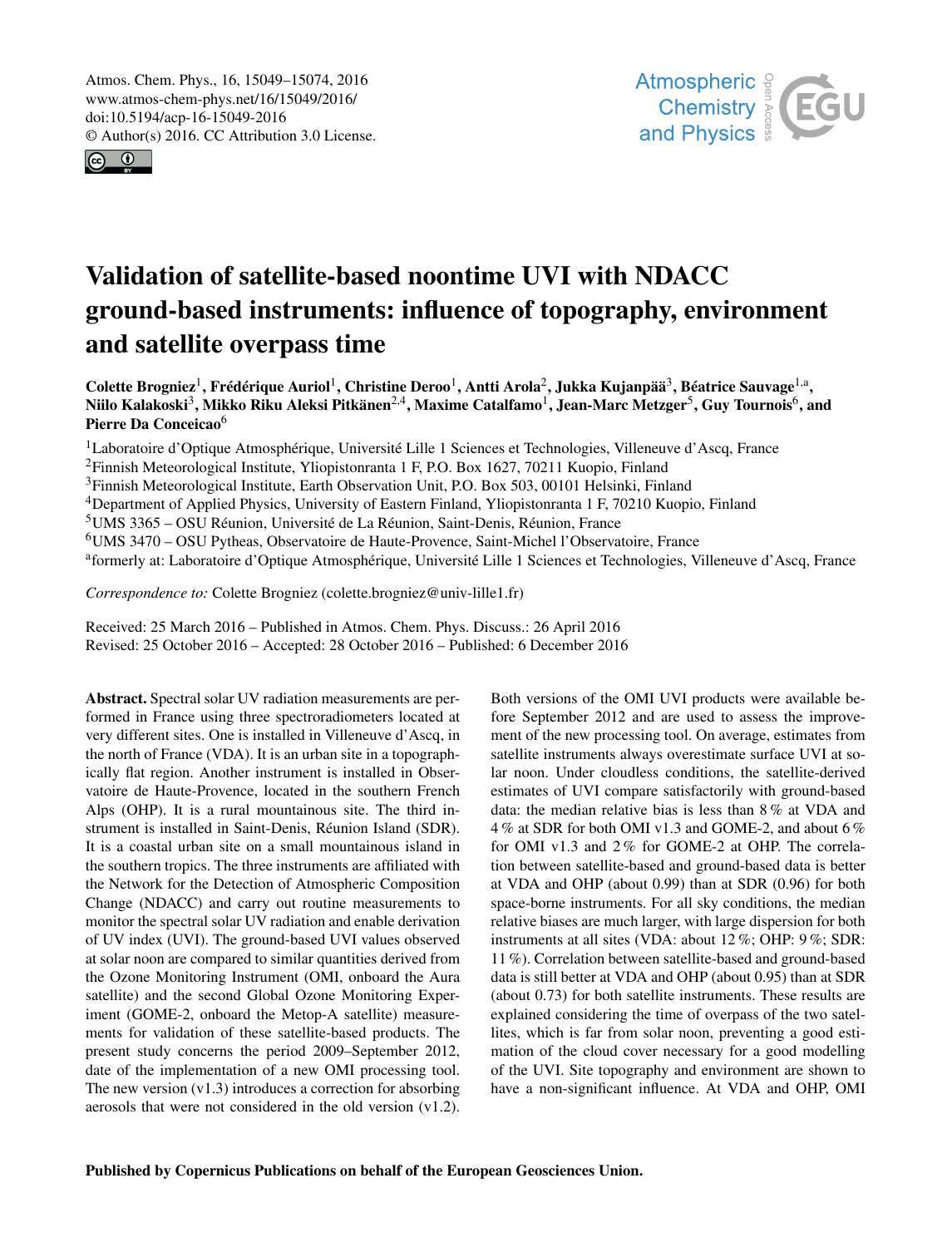v1.3 shows a significant improvement with respect to v1.2, which did not account for absorbing aerosols.

### 1 Introduction

Monitoring of UV solar radiation at the surface is a necessary and important task to characterize the impact of atmospheric composition change, which is the goal, for example, of the Network for the Detection of Atmospheric Composition Change (NDACC) and of the Global Atmosphere Watch Programme (GAW). Indeed, UV radiation affects the biosphere having both benefits and risks (detrimental effects) whose relative importance depends strongly on latitude and season. Currently, approximately 30 sites in the Northern Hemisphere and only 8 in the Southern Hemisphere perform spectral UV measurements. Observations at northern midlatitudes help complete geographical coverage from other sites. Observations from Réunion Island, close to the Tropic of Capricorn, are useful as well because only few sites exist in the low latitudes.

Due to the scarcity of surface-based UV measurements, which results in sparse geographical coverage, satellite platforms are very useful since they provide global data. Surface UV radiation from satellite radiance measurements is retrieved via radiative transfer codes whose input data are ozone and aerosol contents, surface albedo and cloudiness. Some of these data are products of the instrument itself (ozone, cloudiness) while others come from climatologies (aerosol content, albedo). Differences between the data of the two satellite instruments that will be used in this work (OMI, the Ozone Monitoring Instrument, and GOME-2, the second Global Ozone Monitoring Experiment) are detailed below.

Despite their extensive geographical coverage, satellitebased (SB) data products are affected by measurement uncertainties, as are ground-based (GB) products. However, SB data are also affected by modelling uncertainties. Moreover, due to their rather coarse spatial resolution, SB data sometimes do not capture fine-scale phenomena. Overall, various sites are useful for assessing the satellite data products in various conditions, including various latitudes, land covers, altitudes and climates. However, validation exercises are difficult to achieve due to differences in temporal and spatial resolutions of GB and SB data products. Extensive comparison studies between surface UV provided by OMI and GB measurements have been previously made (Tanskanen et al., 2007; Buchard et al., 2008; Ialongo et al., 2008; Weihs et al., 2008). Those studies dealt with version 1.2, which did not account for the influence of absorbing aerosols, implying a positive bias in OMI product. The OMI product has been tentatively corrected by several methods (Kazadzis et al., 2009a; Arola et al., 2009; Buntoung and Webb, 2010; Antón et al., 2012). From the comparisons against GB measurements, the OMI surface UV index (UVI) at sites with low amounts of absorbing aerosols has been shown to be an overestimation of 0–10 %. Alternatively, at sites with significant influence from absorbing aerosols, OMI surface UVI show a larger positive bias of up to 50 %. All these OMI validations, apart from Buntoung and Webb (2010), were conducted using data collected at the time of the satellite overpass. Currently, only one validation study is available for GOME-2, but it only concerns daily doses (Kalakoski, 2009). For both satellite instruments, the previous validations address data up to 2008, except Antón et al. (2012) for OMI. Muyimbwa et al. (2015) and Bernhard et al. (2015) address more recent OMI data. In the present study, validations are conducted using data at noon, when the UVI is maximum for cloud-free conditions, over a more recent period at three French sites, including a new southern site.

The Saint-Denis site on Réunion Island is characterized by the proximity of the ocean, a complex topography and a frequent occurrence of orographic clouds forming at around midday. This site may be not representative of satellite pixel because a large part of the area contributing to the satellite measurement is over the ocean, where the cloud cover is likely different from that over the mountainous island. Due to its tropical location (high sun elevation in summer and low total ozone column) the UV radiation level is very high. Overpass by OMI occurs in the afternoon and GOME-2 overpass occurs in the morning. The two other metropolitan sites are characterized by the presence of absorbing aerosols, on average in larger quantity at Villeneuve d'Ascq than at Observatoire de Haute-Provence, but less absorbing. Their midlatitude situation implies lower UV radiation levels than in the tropics (lower sun elevation in summer and larger total ozone column). For both sites, overpass occurs close to noontime for OMI and in the morning for GOME-2.

OMI and GOME-2 websites make available UVI data and maps at solar noon, when values are generally close to the maximum and more risky for health; therefore, comparison with ground-based UVI is carried out in this study at noontime. Validations of satellite-based estimates with ground-based measurements are conducted under cloudless and all sky conditions for about 4 years (January 2009– September 2012), until the date of the implementation of a new OMI processing tool. The new version (v1.3) introduces a correction for absorbing aerosols that were not considered in the old version  $(v1.2)$ . The whole archive has been reprocessed with OMI v1.3, so both versions of the OMI UVI products are available before September 2012 and are used in this work to assess the effect of the absorbing aerosol correction.

The influence of the cloudiness assumed by each satellite algorithm on the SB–GB UVI comparison is discussed. The influence of the site topography and environment is studied as well.

The ground-based spectroradiometers and the OMI and GOME-2 instruments are described in Sect. 2 along with the methodologies for deriving surface UVI. Section 3 presents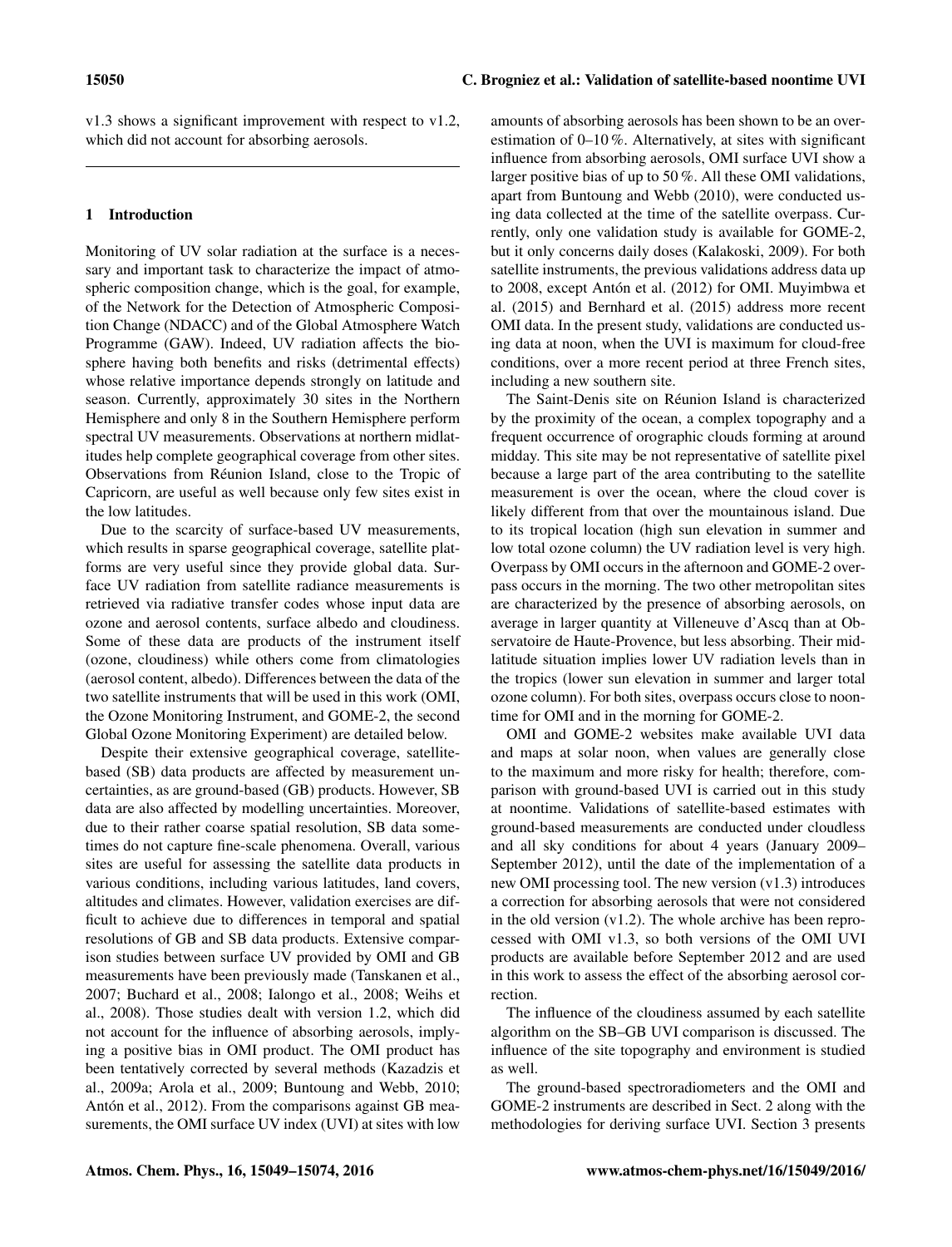the comparisons between the satellite-based and the groundbased UVI in various conditions and comparisons between measured and modelled UVI for cloudless conditions. Conclusions are provided in Sect. 4.

#### 2 Instruments

#### 2.1 Ground-based instruments

#### 2.1.1 Description

The UV measurements used here come from three French stations: Villeneuve d'Ascq (50.61◦ N, 3.14◦ E; 70 m above sea level (a.s.l.), referred to as VDA in the following), Observatoire de Haute-Provence (43.93◦ N, 5.70◦ E; 686 m a.s.l., referred to as OHP) and Saint-Denis, Réunion Island  $(20.9° S, 55.5° E; 85 m a.s.l., referred to as SDR).$  The three sites are each equipped with a double monochromator Bentham DTMc300. The instruments are thermally regulated. They provide global irradiance spectra in the 280–450 nm wavelength range with a 0.5 nm sampling step and a full width at half maximum (FWHM) of about 0.5 nm. Scans are performed every 15 min (at SDR and OHP in 2009–2010), or 30 min (at VDA and OHP in 2011–2012). Scan duration is about 5 min.

#### 2.1.2 Data processing

The instruments are regularly calibrated with standard 1000 W lamps traceable to National Institute of Standards and Technology. After calibration, the wavelength misalignment is corrected via a software tool developed at Laboratoire d'Optique Atmosphérique (Houët, 2003) and improved during an intercomparison campaign with the QASUME (Quality Assurance of Spectral Ultraviolet Measurements in Europe, Gröbner et al., 2005) instrument held in 2010. The cosine correction (Bernhard and Seckmeyer, 1999) is then carried out leading to the measured irradiance I at wavelength λ.

The erythemally weighted UV, UV<sub>ery</sub>, is obtained by integrating the irradiance  $I(\lambda)$  weighted by the erythema action spectrum  $A(\lambda)$  over the wavelength. The erythema action spectrum used is from Commission Internationale de l'Éclairage (CIE) (Diffey and McKinlay, 1987). The UV index is then derived by dividing  $UV_{\text{ery}}$  (in  $W \text{ m}^{-2}$ ) by  $25 \times 10^{-3}$  W m<sup>-2</sup>.

Irradiance uncertainty is estimated relying on Bernhard and Seckmeyer (1999). It results from uncertainties in the absolute calibration (including spectral irradiance lamp uncertainty provided by the lamp supplier, imprecision of adjustments and wavelength misalignment) and in the field measurements (imprecision of diffuser horizontality, uncertainty in cosine correction and in wavelength shift correction). During the QASUME campaigns held for the three instruments, biases were observed: on average about 10 % for

VDA and OHP instruments and 3 % at SDR (local instrument measurements lower than those of QASUME; reports available at [http://www.pmodwrc.ch/wcc\\_uv/wcc\\_uv.php?topic=](http://www.pmodwrc.ch/wcc_uv/wcc_uv.php?topic=qasume_audit) [qasume\\_audit\)](http://www.pmodwrc.ch/wcc_uv/wcc_uv.php?topic=qasume_audit). Following these results, the VDA and OHP lamps have been recalibrated in July 2012 at the World Radiation Center, Davos, Switzerland, and all the data were reprocessed. A NDACC intercomparison campaign held in July 2015 in Hanover, Germany, and further analysis have shown that the measurements are 3–4 % lower than the reference measurements, and that is within the reference measurement uncertainty. The SDR lamp irradiance has been adjusted to the QASUME irradiance (May 2013), and all the data were reprocessed.

The irradiance uncertainty leads to a UVI uncertainty for a coverage factor  $k = 2$  of 5.3% at VDA and OHP and 5% at SDR. The remaining biases observed at VDA and OHP are thus within these uncertainties.

All instruments are affiliated with NDACC.

#### 2.2 Satellite-based instruments

#### 2.2.1 OMI

### Description

The OMI instrument on the Aura platform, launched in July 2004 into a sun-synchronous quasi-polar orbit, is a nadirviewing UV/visible spectrometer dedicated to the monitoring of atmospheric ozone, trace gases, aerosol, cloudiness and surface UV. OMI measures the solar radiation backscattered by the atmosphere with a spectral resolution of about 0.45 nm in the UV and a spatial resolution at nadir of 13 km (along track)  $\times$  24 km (across track) (Levelt et al., 2006). Thanks to the Aura orbit and the large OMI swath width of 2600 km, the daily geographic coverage is global.

#### Data processing

The OMI version 1.2 algorithm first estimates clear sky surface UV irradiance via a radiative transfer model using total ozone column, derived from measurements of OMI itself via another dedicated algorithm, with surface albedo provided by a climatology (Tanskanen, 2004), a high-resolution extraterrestrial solar spectrum and climatological profiles of ozone and temperature (Krotkov et al., 2002). Secondly, nonabsorbing aerosols and cloud cover are accounted for as a correction factor to estimate the actual surface UV radiation. The cloud cover parameter used is the cloud optical depth (COD) determined from OMI measurements. For products estimated at local noontime, change in cloudiness between the OMI local overpass time and noontime is not taken into account. This modelling is performed for solar zenith angles (SZAs) lower than 85◦ . Finally, UVI is derived from spectral irradiance.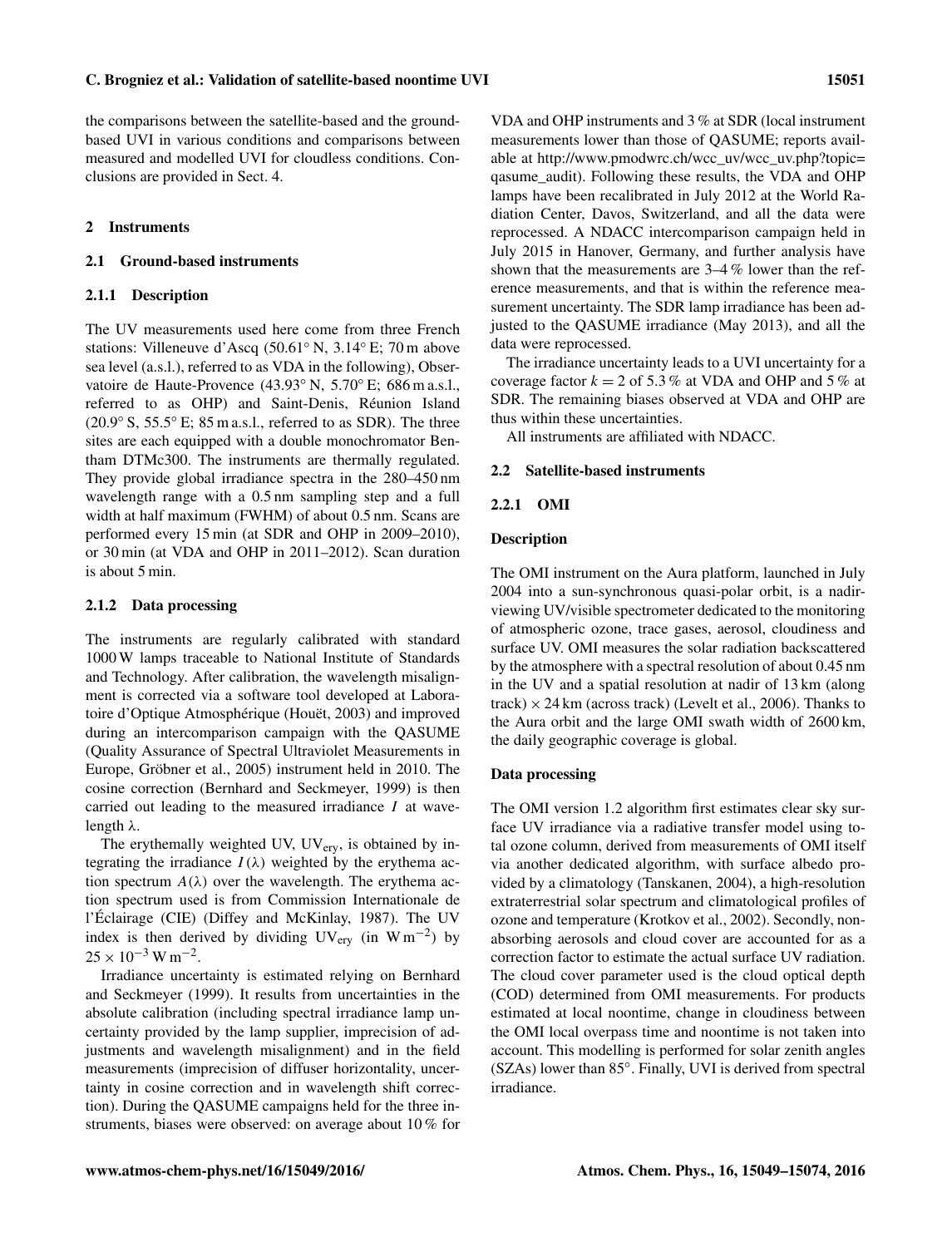According to earlier validation works performed with OMI version 1.2 (Arola et al., 2009; Kazadzis et al., 2009a, b; Antón et al., 2012), a large part of the high positive bias between OMI UVI and GB data is due to absorbing aerosols. The new version (v1.3) accounts for absorbing aerosols via an aerosol climatology (Kinne et al., 2013), which is used in a correction factor (CF) applied to v1.2 UV estimates (Arola et al., 2009).

Uncertainty in OMI-derived UVI is due to uncertainties in the clear sky irradiance modelling (depending on ozone, surface albedo) and in the cloud–aerosol correction factor. According to Krotkov et al. (2002), the resulting uncertainty is about 5 % (10 % for  $k = 2$ ) in clear sky conditions and about 7 % (14 %) in cloudy conditions. When the satellite overpass occurs at a time significantly different from local noon, an additional uncertainty is added because UVI is given at noontime and the correction factor is estimated at the time of the overpass. In the presence of absorbing aerosols, the estimated uncertainty for v1.2 increases to about 15–25 % (30–50 %), depending on aerosol type and load. In the latest version, this systematic overestimation has been significantly reduced. According to Arola et al. (2009), the use of the absorbing aerosol correction results in a significantly reduced bias by 5–20 %.

## 2.2.2 GOME-2

#### **Description**

GOME-2 on the Metop-A platform was launched on October 2006 into a sun-synchronous quasi-polar orbit. The spectrometer is a nadir-scanning instrument measuring the solar radiation backscattered by the atmosphere with a spectral resolution of about 0.27 nm in the UV. In the default scanning mode, the swath width is 1920 km, enabling global coverage in 1.5 days. The spatial resolution is 40 km (along  $track$ )  $\times$  80 km (across track). The spatial resolution is kept constant throughout the swath by adjusting the speed of the scanning mirror (Munro et al., 2016).

#### Data processing

The GOME-2 algorithm proceeds similarly to OMI algorithm, with slight differences. Surface UV irradiance is estimated via a radiative transfer model using total ozone column, derived from GOME-2 measurements via another dedicated algorithm; surface albedo from the same climatology as the OMI algorithm; an extraterrestrial solar spectrum; and climatological profiles of ozone, temperature, aerosols and clouds (Kujanpää and Kalakoski, 2015). Aerosol properties come from the Global Aerosol Data Set (GADS) (Köpke et al., 1997) and aerosol optical thickness comes from the climatology of Kinne (2007). Instantaneous cloud optical depth is derived via interpolation of COD retrieved from measurements of AVHRR-3/Metop-A (which is on the same platform as GOME-2, having a morning orbit and the same local overpass time) and AVHRR-3 aboard NOAA satellites on the afternoon orbit (NOAA-18 until 3 June 2009 and then on NOAA-19). Depending on the station latitude, two or more AVHRR overpasses occur, making two or more COD values available. All input data are mapped to a regular  $0.5° \times 0.5°$ latitude–longitude grid. UVI is derived from spectral irradiance and given on the same grid.

For the current study, O3M SAF offline surface UV (OUV) products were reprocessed using the algorithm version 1.13 with a special option to store diurnal COD values, which are not included in the standard product.

Uncertainty in GOME-2-derived UVI is due to uncertainty in the irradiance modelling (depending on ozone, surface albedo, cloud and aerosols). The resulting uncertainty is about 8 % (16 %) in clear sky conditions and about 10–20 % (20–40 %) in cloudy conditions, depending on the number of COD values available. As for OMI, the largest contribution to the uncertainty comes from the cloudiness estimate because UVI is given at noon rather than at the satellite overpass time. In the presence of absorbing aerosols, the uncertainty increases to about  $30-35\%$  (60-70%), depending on aerosol type and content (Kujanpää, 2013).

#### 3 Results

Due to their limited spatial resolution, space-borne measurements represent an average value for the observed pixel. Thus, when the cloud cover is not homogenous in the pixel, satellite data should not be directly compared to instantaneous ground-based measurements. For comparison at overpass time, the effect of the cloud variability within a satellite sensor pixel can be accounted for by averaging GB measurements over a time interval around the time of overpass. Here, comparisons are conducted at noontime, and the cloudiness measurements used in OMI and GOME-2 algorithms are not actual values at noontime. Nevertheless, for all sky conditions (AS), GB UVI measurements have been averaged over a time interval around noontime. Several time intervals have been tested and the hourly average of GB values has been selected as a better representative of spatial measurements for both space-borne instruments. Though the GOME-2 pixel is larger than the OMI pixel, a mean over a larger time interval is not valuable since it would introduce a low bias in the GB product at solar noon (indeed, UVI is generally maximum at noon).

For cloudless conditions (CS), to avoid introducing a low bias in the GB product at solar noon (see above), no average was calculated. The selection of CS measurements at noontime cannot be made via cloud information available in the OMI data files since the COD corresponds to overpass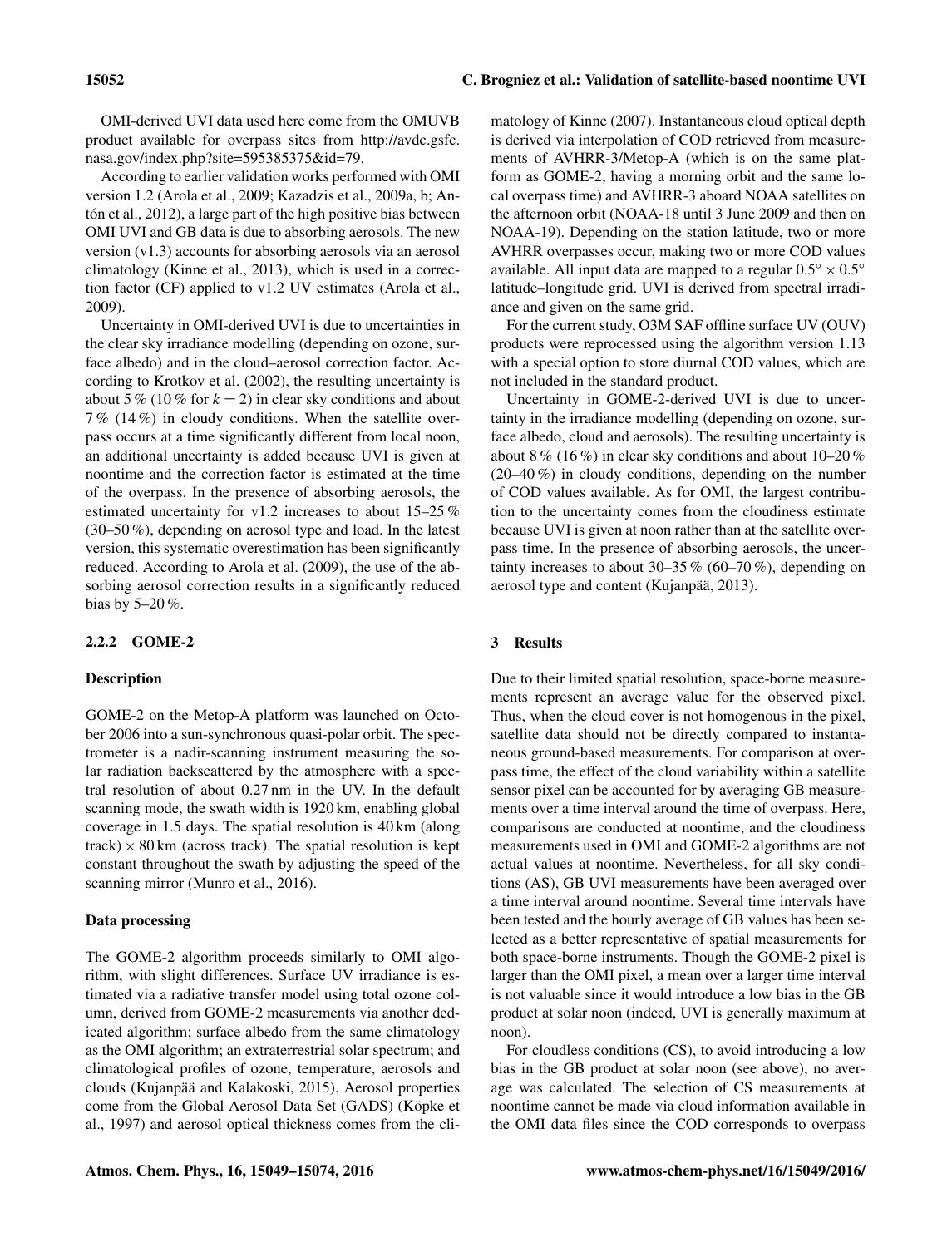## time, and for GOME-2, cloud information is interpolated at noon from AVHRR data (see Sect. 2.2.2); therefore, the COD value may not really be valid. Thus, CS selection is based on the examination of the GB UVI measurements. Two criteria are set up to declare the sky as cloudless: (i) the shape of the curve of the UVI diurnal variations around noon must be smooth (visual inspection), and (ii) the UVI relative dispersion around the hourly mean must be less than 5 %, with this value being an estimate of the UVI variation due to SZA variation around noontime (estimation derived from modelling). This second criterion is checked automatically. In addition, images from the SEVIRI sensor on the MSG satellite must show cloud-free conditions close to the measurement time. This method is not perfect because a nearly constant thin cloud cover can be mistaken for cloud-free conditions.

We have considered two limits (100 and 10 km) for the distance between the GB station and the cross-track position (CTP) for OMI and the grid cell centre point for GOME-2.

Satellite-based and ground-based data sets are compared by computing the UVI difference (SB–GB), the UVI relative difference (SB–GB)/GB) expressed in percent, and by plotting correlation diagrams of UVI. The following statistics parameters are used to quantify the agreement: mean and root mean square of the difference, mean, root mean square and standard deviation of the relative difference. Since the difference/relative difference distributions are skewed, we have also used the median and the 10th and 90th percentiles. All these quantities are defined in the Appendix. In addition, the correlation coefficient and the equation of the regression line obtained via a bivariate method (York et al., 2004) are estimated. These statistical parameters are common in such validation studies (for example, Tanskanen et al., 2007; Ialongo et al., 2008; Weihs et al., 2008; Kalakoski, 2009; Kazadzis et al., 2009a; Muyimbwa et al., 2015; Bernhard et al., 2015).

The comparisons between SB and GB UVI are first carried out considering all the UVI pairs for each satellite sensor for 100 km limit distance. In order to interpret the biases observed, radiative transfer calculations are performed for cloudless conditions. Then, other comparisons are made for 10 km limit distance and with a filter on altitude. Finally, to enable a comparison of the performances of the satellite sensors, an additional study restricted to common dates is conducted.

#### 3.1 VDA

At this northern midlatitude site, OMI overpasses occur from 0.5 h before to 2.5 h after solar noon. The GOME-2 overpasses take place in the morning from 3 to 0.5 h before solar noon. The VDA site, located in a topographically flat region, is characterized by rather high total ozone columns (on average in the 250–450 DU range) and by the presence of absorbing aerosols of pollutant origin. The surface albedo at 360 nm, provided in the OMUVB database, exhibits a weak seasonality in the 0.03–0.07 range.

For both satellite instruments, the distance between the ground station and the CTP/grid cell centre point is first chosen smaller than or equal to 100 km.

Comparison results for AS conditions are shown in Fig. 1 for both satellite instruments: the upper panels present OMI v1.3 and the lower panels GOME-2. Histograms of the percent relative differences between SB and GB UVI data are located to the left and correlation diagrams are located to the right. Crosses circled in blue (for OMI) or turquoise (GOME-2) correspond to a COD of less than or equal to 1. Notice that the GOME-2 data set is smaller than the OMI data set because there is only one value per day and no value when SZA at noon is larger than 70°. The data show a medium dispersion around relative difference means (SD nearly 40 %, means nearly 21 %), the correlation between SB and GB UVI is strong (correlation coefficients  $r \sim 0.95$ ) and the regression lines have a slope larger than unity  $(1.08 \pm 0.01$  for OMI,  $1.12 \pm 0.01$  for GOME-2) with a small intercept. Satellitederived UVI is larger than GB UVI (positive relative difference) in 78 % of cases for OMI and in 73 % for GOME-2. When the COD is smaller than or equal to 1 (circled crosses) the UVI relative difference is almost always positive for OMI (Fig. 1b), but is less so for GOME-2 (Fig. 1d). Satellitederived UVI smaller than GB UVI (negative relative difference) can occur when the COD is large, as seen in Fig. 3a and c where the UVI relative difference is plotted vs. the COD retrieved from satellite instruments. These negative UVI relative differences for large COD values are observed for both low and high UVI (UVI  $\geq$  3: blue circles for OMI, green circles for GOME-2), especially for OMI. Negative UVI differences for small COD values (COD  $\leq$  1) are sometimes observed for GOME-2, which can be related to the SZA at the time of satellite overpass. Indeed, as seen in Fig. 4a and c, a filter set up on SZA at overpass shows that  $SZA > 60^\circ$  corresponds to UVI < 3 and to many negative relative differences for both OMI and GOME-2 (blue and green circles). Approximate values of the median relative biases are 12.5 % for OMI and 12.1 % for GOME-2. The 90th percentiles  $(p_{90})$  indicate that 10 % of the cases correspond to relative differences larger than about 71 and 64 % for OMI and GOME-2, respectively (Fig. 1 caption). This 10 % of cases for which the SB UVI overestimate the UVI at the surface are identified as red and violet crosses in Fig. 3a and c, i.e. correspond often to UVI lower than 3 and to a large COD. The 10th percentiles  $(p_{10})$  indicate that 10% of the cases correspond to OMI and GOME-2 underestimations of more than about 15 % (Fig. 1 caption), associated also with  $UVI < 3$  and with a large COD (Fig. 3a and c).

Figure 2 shows the results obtained for CS conditions. The dispersion around relative difference means is weak  $(SD < 10\%$ , means < 8%), the correlations between SB and GB UVI are very strong  $(r \sim 1)$ , and the slopes of the regression lines are slightly larger than for AS conditions  $(1.10 \pm 0.01$  for OMI,  $1.14 \pm 0.02$  for GOME-2) with small intercepts. Satellite-derived UVI is still generally larger than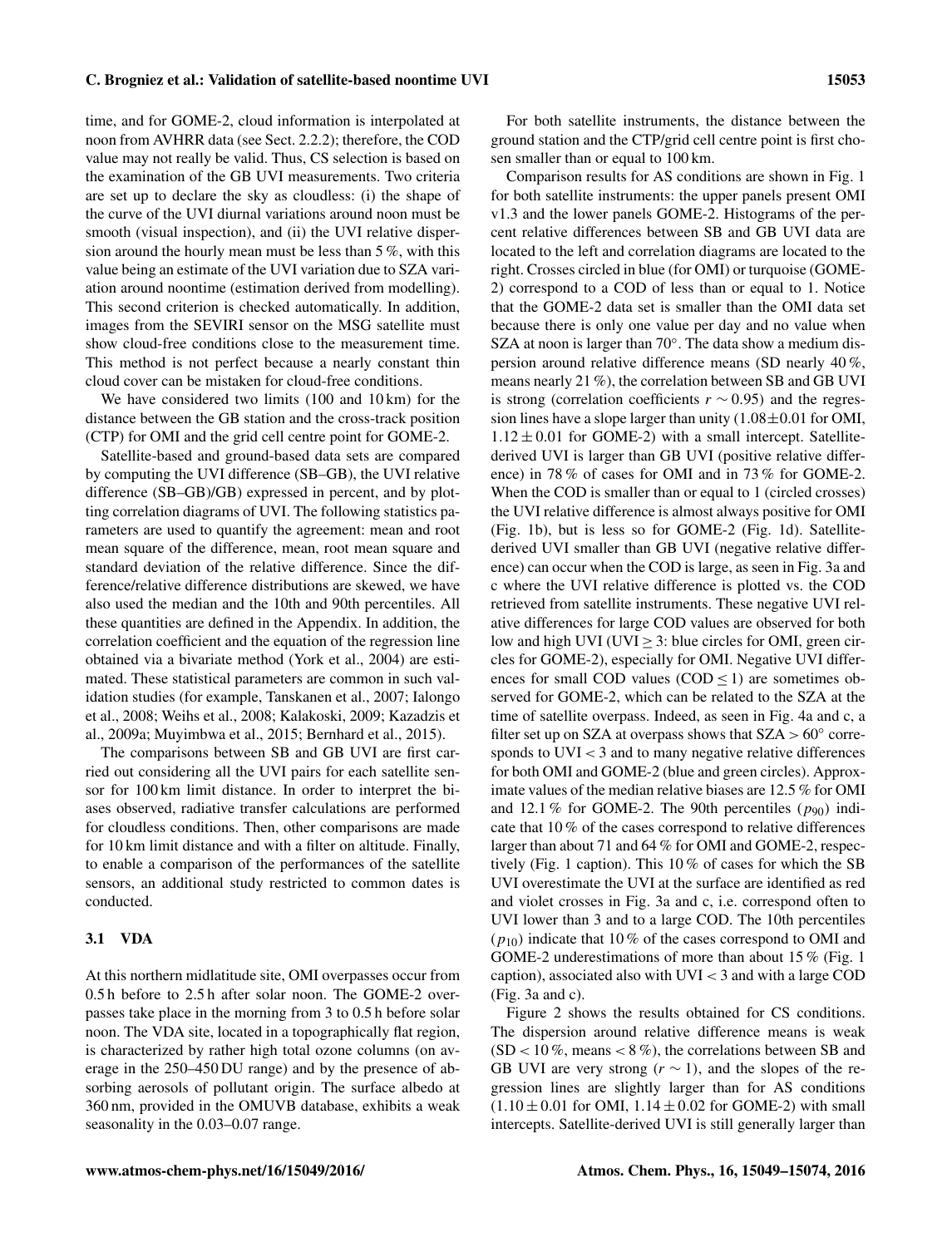

Figure 1. OMI v1.3 (top panels) and GOME-2 (bottom panels) vs. GB observations for distance ≤ 100 km and for AS conditions at VDA. GB measurements are averages over 1 h around local noon. (a, c) Histograms of percent relative difference  $(100 \times (SB - GB)/GB)$  binned with 5% interval. Few statistics parameters are indicated.  $(b, d)$  Scatter plots of satellite estimates vs. GB measurements. Circled crosses correspond to  $\text{COD} \leq 1$  (COD at overpass for OMI v1.3 and at noon for GOME-2). The equation of the regression line (dashed line) and the correlation coefficient are indicated. The green solid line is the first bisector. Percentiles for OMI:  $p_{10} = -14.9$  %,  $p_{90} = 71.4$  %; for GOME-2:  $p_{10} = -16.8\%$ ,  $p_{90} = 64.3\%$ .

GB UVI ( $\sim$  92 % of cases for OMI, 80 % for GOME-2) and this corresponds almost always to  $\text{COD} < 1$  (circled crosses), as seen also in Fig. 3b and d. These low COD values indicate that the satellite algorithms provide a good estimate of the actual cloudiness. As with GOME-2 for AS conditions, for UVI values smaller than about 3, GOME-2 values are generally smaller than GB values (Fig. 3d), and these cases correspond to  $SZA > 60^\circ$  (Fig. 4d). Only two such cases are observed for OMI (Figs. 3b and 4b). Both satellite sensors demonstrate a positive median relative bias (SB UVI > GB UVI) of about 8.5 %. The number of CS cases is not very large for GOME-2 comparison (37), but the results are statistically robust. A total of 10 % of the cases correspond to an SB overestimation of more than 16 and 13 % for OMI and GOME-2, respectively ( $p_{90}$ , Fig. 2 caption).  $p_{10}$  values indicate that 10 % of the cases correspond to an OMI underestimation ( $p_{10} = 0\%$ , i.e. 10% of the cases show a negative relative difference) and to more than 10 % of GOME-2

underestimations. For GOME-2, most of these cases correspond to  $UVI < 3$  (violet crosses in Fig. 3d).

The statistics of the results are reported in Table 1 for AS conditions and in Table 2 for CS conditions. The median bias is positive and small for both instruments: 0.21 for OMI and 0.33 for GOME-2 for AS conditions, 0.32 for OMI and 0.39 for GOME-2 for CS conditions.

A seasonal effect on differences is observed for both instruments with smaller values in winter which correspond to small UVI. UVI relative differences for OMI show no seasonal effect (the large UVI differences being divided by high UVI). On the other hand, GOME-2 UVI relative differences exhibit seasonal variations, which is due to negative values related to a small UVI and large SZA occurring mostly in winter rather than in other seasons (not shown). Surface albedo seasonality seems too weak to explain this behaviour.

These performances of the two satellite instruments should not be compared because the temporal coverage is not the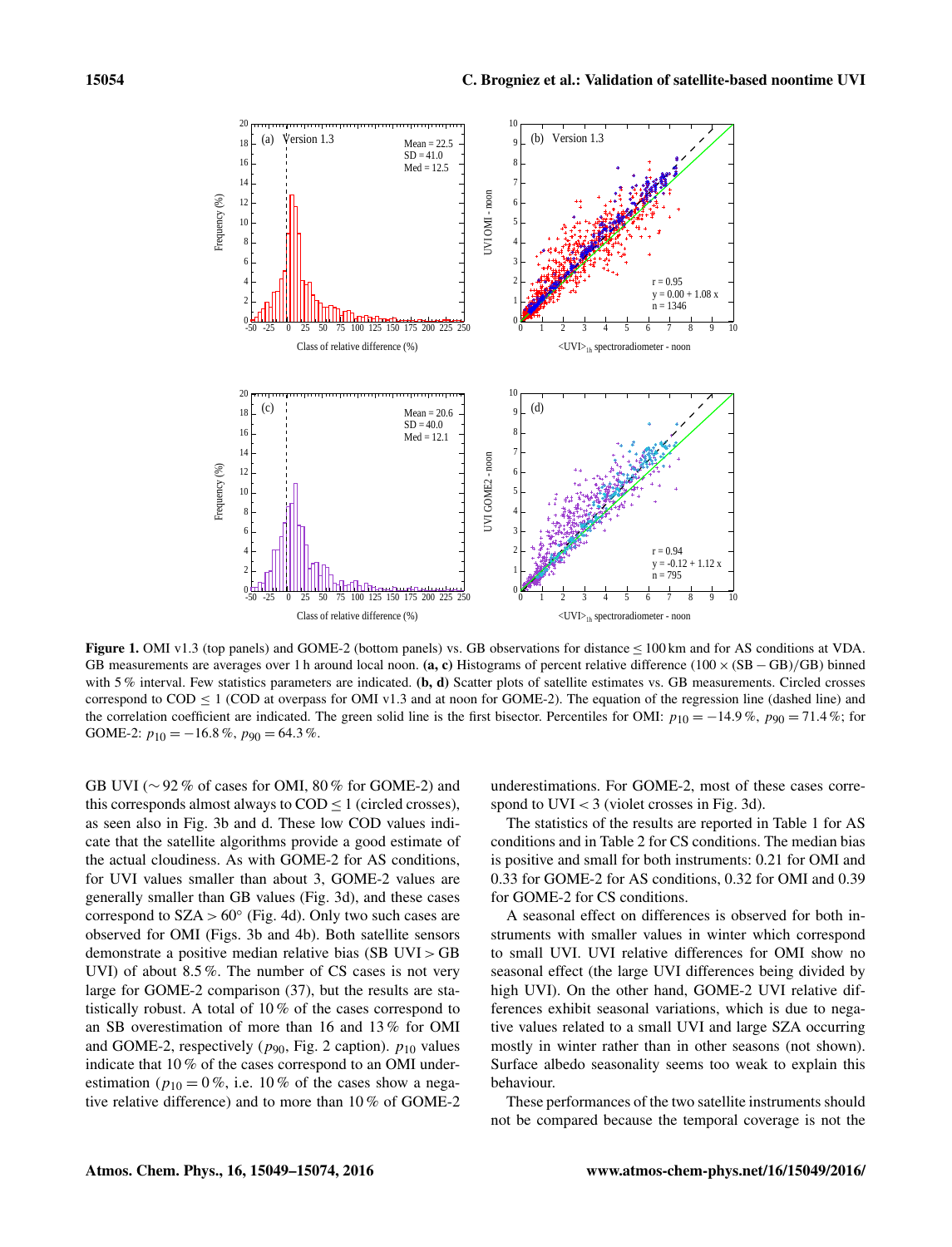Table 1. Summary of UVI OMI–GOME-2 validation results at the three sites for distances between the station and the CTP/grid cell centre point  $\leq 100$  km and for all sky conditions. Results for the two OMI versions are presented. *n* is the number of points, *r* is the correlation coefficient. We have indicated the slope (uncertainty in parentheses) and intercept (interc.) of the regression line. See the statistics definitions in the Appendix.

|                  | $\boldsymbol{n}$ | Mean<br>bias<br><b>UVI</b> | Median<br>bias<br><b>UVI</b> | <b>RMS</b><br><b>UVI</b> | Mean<br>rel bias<br>$\%$ | Median<br>rel bias<br>$\%$ | rRMS<br>$\%$ | $p_{10}$ | $p_{90}$ | Slope<br>(unc.) | Interc.<br><b>UVI</b> | r    |
|------------------|------------------|----------------------------|------------------------------|--------------------------|--------------------------|----------------------------|--------------|----------|----------|-----------------|-----------------------|------|
|                  |                  |                            |                              |                          | <b>VDA</b>               |                            |              |          |          |                 |                       |      |
| OMI v1.2/spectro | 1356             | 0.57                       | 0.38                         | 0.94                     | 31.5                     | 20.9                       | 54.8         | $-7.8$   | 84.9     | 1.17<br>(0.01)  | $-0.01$               | 0.95 |
| OMI v1.3/spectro | 1346             | 0.32                       | 0.21                         | 0.70                     | 22.5                     | 12.5                       | 46.8         | $-14.9$  | 71.4     | 1.08<br>(0.01)  | 0.00                  | 0.95 |
| GOME-2/spectro   | 795              | 0.50                       | 0.33                         | 0.90                     | 20.6                     | 12.1                       | 45.0         | $-16.8$  | 64.3     | 1.12<br>(0.01)  | $-0.12$               | 0.94 |
|                  |                  |                            |                              |                          | OHP                      |                            |              |          |          |                 |                       |      |
| OMI v1.2/spectro | 1313             | 0.91                       | 0.83                         | 1.29                     | 31.3                     | 19.7                       | 57.2         | 1.7      | 72.4     | 1.14<br>(0.01)  | 0.07                  | 0.96 |
| OMI v1.3/spectro | 1283             | 0.42                       | 0.32                         | 0.89                     | 21.6                     | 9.3                        | 54.6         | $-8.0$   | 57.4     | 1.04<br>(0.01)  | 0.09                  | 0.96 |
| GOME-2/spectro   | 1041             | 0.53                       | 0.41                         | 0.97                     | 19.8                     | 8.4                        | 51.6         | $-11.9$  | 60.3     | 1.05<br>(0.01)  | $-0.03$               | 0.96 |
|                  |                  |                            |                              |                          | <b>SDR</b>               |                            |              |          |          |                 |                       |      |
| OMI v1.2/spectro | 782              | 1.30                       | 0.80                         | 2.71                     | 27.9                     | 10.7                       | 62.8         | $-12.5$  | 80.9     | 0.86<br>(0.02)  | 1.61                  | 0.72 |
| OMI v1.3/spectro | 774              | 1.39                       | 0.78                         | 2.70                     | 29.0                     | 10.4                       | 64.2         | $-9.2$   | 85.9     | 0.91<br>(0.02)  | 1.36                  | 0.74 |
| GOME-2/spectro   | 642              | 1.56                       | 0.87                         | 2.81                     | 34.6                     | 10.8                       | 75.3         | $-6.0$   | 99.9     | 0.78<br>(0.03)  | 2.45                  | 0.71 |

same. Another study conducting a comparison of the performances is carried out further.

The overpass of both satellite instruments occurs sometimes quite far from noon. Surprisingly, no correlation between the UVI relative difference and the time difference between overpass and noon is observed, neither for AS nor for CS conditions (not shown).

For CS conditions, radiative transfer (RT) computations are carried out to understand the positive biases observed. We use DISORT (DIScrete Ordinates Radiative Transfer) code for SZA < 70◦ (Stamnes et al., 1988; Van Weele et al., 2000). We use SZA, the extraterrestrial solar spectrum from Dobber et al. (2008), and Paur and Bass (1985) ozone absorption cross sections. For the other input parameters, we take the total ozone column (TOC) from OMI (OMTO3), aerosol data from the sun photometers of the AERONET/PHOTONS network (Holben et al., 1998) (we use daily or monthly means of the aerosol optical depth (AOD) at 440 nm, the Ångström exponent (between 440 and 870 nm) to derive the spectral AOD, the single scattering albedo (SSA) at 440 nm) and the surface albedo from Feister and Grewe (1995). The other input parameters used in the RT model are the midlatitude ozone, temperature and pressure profiles. Note that the sun photometers are operating next to the spectroradiometers.

We have compared the simulated UVI to both OMI and GB UVI for several cloud-free cases. The histograms of the percent relative difference between the computed UVI and the measured one are reported in Fig. 5a for GB UVI and Fig. 5b for OMI. GB UVI measurements are 1.7 % lower and OMI UVI are 4.7 % higher than the simulated UVI, each value being within GB and OMI measurement uncertainty, respectively. Since the TOC is the same for both modelling and OMI, this overestimation of OMI UVI might be mainly related to aerosol parameters and surface albedo, though this parameter value is small. Of course part of the bias might come from differences between the two RT models used and also between the other input parameters. Kazadzis et al. (2009b) concluded also with an overestimation due to aerosol variability (in time and space). Of course, we have to keep in mind that modelling computations are affected by uncertainties.

For this previous modelling, we have chosen OMTO3 but other TOC data could be used, such as the TOC derived from the GB spectra following the method described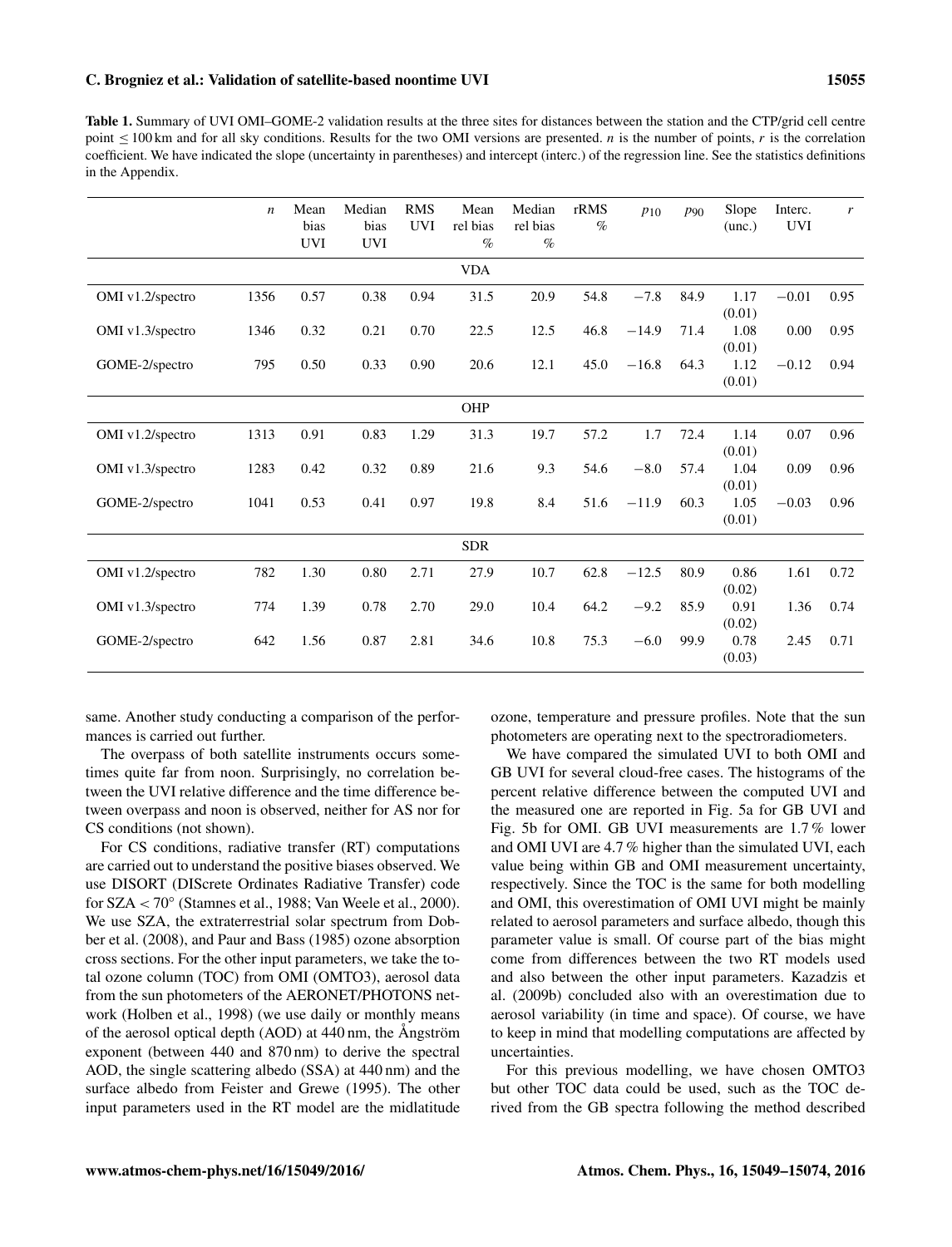

Figure 2. Same as Fig. 1 but for CS conditions at VDA. Percentiles for OMI:  $p_{10} = 0.0\%$ ,  $p_{90} = 15.5\%$ ; for GOME-2:  $p_{10} = -9.8\%$ ,  $p_{90} = 12.7\%$ .

in Houët and Brogniez (2004), relying on a differential absorption technique (Stamnes et al., 1988). The accuracy of this product is about  $3\%$ . We find that this TOC is often larger than OMTO3, which is in agreement with Antón and Loyola (2011) findings for cloud-free conditions (OMTO3 smaller than GB TOC by 2–3 % on average). Figure 5c shows the UVI relative difference between the computed and the GB UVI vs. the TOC relative difference. The computed UVI is often larger than the GB UVI measurements for a negative TOC relative difference, which could explain the positive 1.7 % bias. Note that the denominator of the relative differences (UVI or TOC) is the mean, contrarily to the SB–GB comparisons because, in this study, neither piece of data is considered as a reference.

Another TOC product from OMI (OMDOAO3) exists, which is sometimes quite different from OMTO3 (either larger or smaller) leading to a different modelled UVI and thus to a quite different relative difference. For example, a 7.6 % relative difference between GB UVI (4.8) and modelled UVI using OMTO3 (290 DU) becomes 4.8 % while using OMDOAO3 (297 DU).

TOC from GOME-2 is also sometimes different from OMTO3 and often smaller than spectroradiometer TOC.

Underestimation of OMTO3 and of GOME-2 TOC for cloud-free and cloudy cases, as is found also by Antón and Loyola (2011), can explain part of the observed biases between SB and GB UVI. Aerosol climatology from Kinne (2007) and Kinne et al. (2013) might also contribute to the biases. Indeed, these aerosol climatologies rely on AERONET data that show an interannual variability, and the gridding is  $1^\circ \times 1^\circ$  in latitude–longitude. Cloud cover variability within the satellite pixel (Kazadzis et al., 2009b) is expected to contribute to the biases as well as the surface albedo climatology from Tanskanen (2004).

The impact of the distance between the ground station and the CTP/grid cell centre point appears to be negligible. Tables 3 and 4 report results for distances smaller than or equal to 10 km. For both OMI and GOME-2, the number of UVI pairs (SB–GB) is much smaller than when 100 km distance is considered. For AS conditions, the correlation between SB UVI and GB UVI data is hardly stronger for both satellite instruments (correlation coefficient increased by 0.01). Regression line slopes are closer to 1 than for the 100 km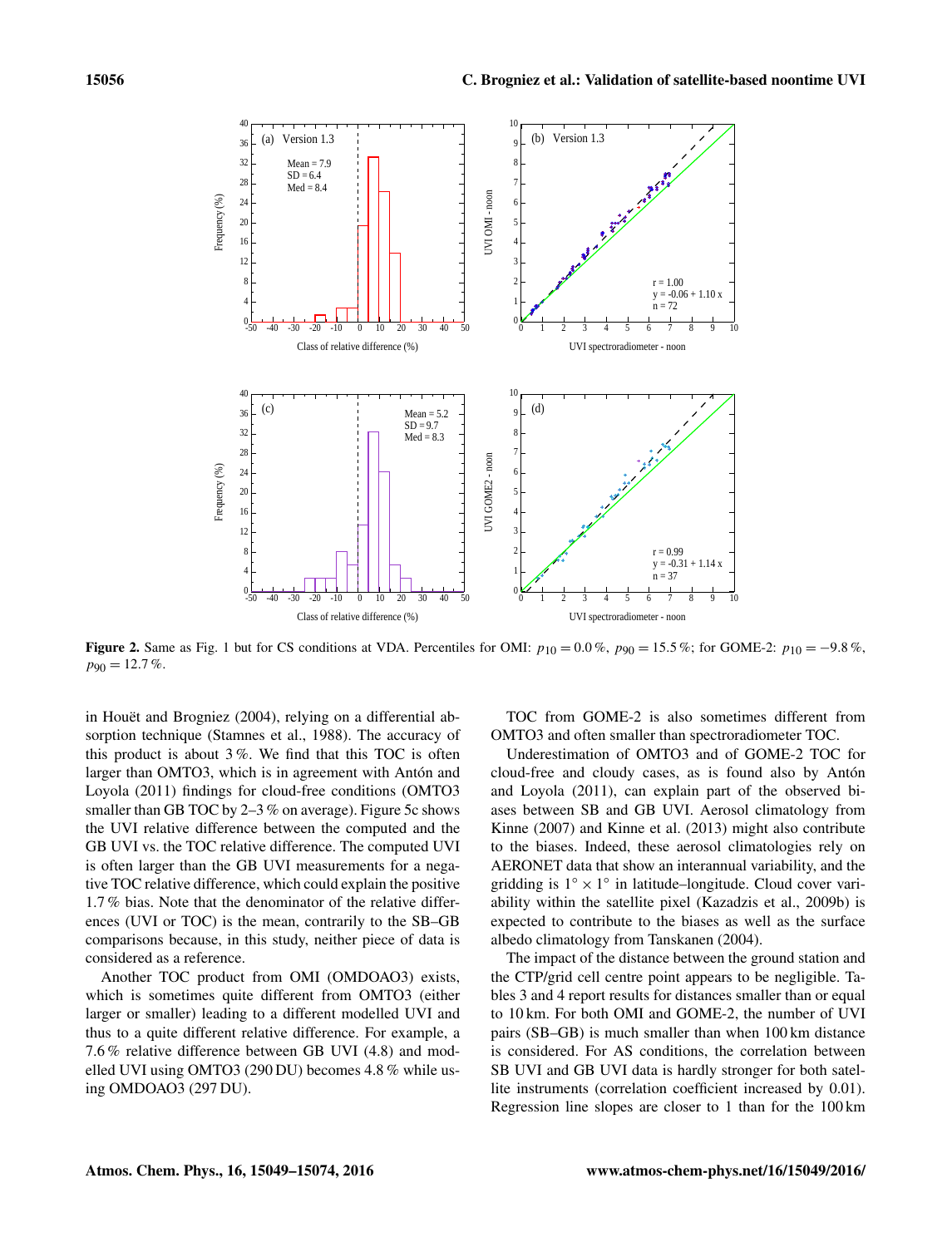|                  | $\boldsymbol{n}$ | Mean<br>bias<br><b>UVI</b> | Median<br>bias<br><b>UVI</b> | <b>RMS</b><br><b>UVI</b> | Mean<br>rel bias<br>$\%$ | Median<br>rel bias<br>$\%$ | rRMS<br>$\%$ | $P_{10}$ | $p_{90}$       | Slope<br>(unc.) | Interc.<br><b>UVI</b> | r    |
|------------------|------------------|----------------------------|------------------------------|--------------------------|--------------------------|----------------------------|--------------|----------|----------------|-----------------|-----------------------|------|
| <b>VDA</b>       |                  |                            |                              |                          |                          |                            |              |          |                |                 |                       |      |
| OMI v1.2/spectro | $72\,$           | 0.71                       | 0.79                         | 0.84                     | 16.8                     | 18.1                       | 17.8         | 10.0     | 23.3           | 1.20<br>(0.01)  | $-0.08$               | 1.00 |
| OMI v1.3/spectro | 72               | 0.32                       | 0.32                         | 0.40                     | 7.9                      | 8.4                        | 10.2         | 0.0      | 15.5           | 1.10<br>(0.01)  | $-0.06$               | 1.00 |
| GOME-2/spectro   | 37               | 0.33                       | 0.39                         | 0.48                     | 5.2                      | 8.3                        | 11.1         | $-9.8$   | 12.7           | 1.14<br>(0.02)  | $-0.31$               | 0.99 |
| OHP              |                  |                            |                              |                          |                          |                            |              |          |                |                 |                       |      |
| OMI v1.2/spectro | 266              | 0.88                       | 0.90                         | 1.03                     | 16.3                     | 17.2                       | 17.4         | 9.2      | 22.7           | 1.18<br>(0.01)  | $-0.05$               | 1.00 |
| OMI v1.3/spectro | 263              | 0.26                       | 0.24                         | 0.42                     | 5.5                      | 5.8                        | 8.9          | $-0.7$   | 12.1<br>(0.01) | 1.05            | $0.01\,$              | 0.99 |
| GOME-2/spectro   | 200              | 0.24                       | 0.25                         | 0.46                     | 1.8                      | 4.1                        | 9.4          | $-11.6$  | 11.6           | 1.09<br>(0.01)  | $-0.27$               | 0.99 |
|                  |                  |                            |                              |                          | <b>SDR</b>               |                            |              |          |                |                 |                       |      |
| OMI v1.2/spectro | 175              | 0.29                       | 0.44                         | 1.10                     | 3.6                      | 5.0                        | 11.2         | $-9.9$   | 14.8           | 1.02<br>(0.03)  | 0.01                  | 0.94 |
| OMI v1.3/spectro | 170              | 0.30                       | 0.37                         | 0.87                     | 3.5                      | 4.2                        | 9.4          | $-7.9$   | 13.7           | 1.03<br>(0.02)  | 0.00                  | 0.96 |
| GOME-2/spectro   | 145              | 0.18                       | 0.30                         | 0.80                     | 2.5                      | 3.8                        | 8.1          | $-8.1$   | 10.6           | 0.98<br>(0.02)  | 0.26                  | 0.96 |

Table 2. Same as Table 1 but for CS conditions.

case (1.06  $\pm$  0.02 for OMI, 1.10  $\pm$  0.03 for GOME-2). However, the relatively large uncertainties limit the significance of these differences. The values of the statistics parameters indicate an agreement close to that obtained for 100 km (median UVI relative bias for OMI of 10.3 % instead of 12.5 %; for GOME-2, 14.3 % instead of 12.1 %). Based on  $p_{90}$  and  $p_{10}$  values, the filter on the distance has mainly removed cases of large SB UVI overestimation, not those of SB UVI underestimation ( $p_{90}$  < 53%, much lower than for 100 km distance, and  $p_{10}$  close to the 100 km distances).

For CS conditions, correlation between OMI UVI and GB UVI is the same as for 100 km; the slope is almost unchanged  $(1.09 \pm 0.01)$ ; the statistics parameters indicate better agreement (median relative bias 6.6 % instead of 8.4 %), though these results are statistically less robust than for 100 km because there are only 14 UVI pairs. As for AS conditions, few cases with large SB overestimation have been removed ( $p_{90}$ ) about 10 %,  $p_{10}$  about  $-3$  %). No study can be conducted for GOME-2 (only 2 pairs). Thus, a satellite validation performed with shorter distances between the satellite CTP/grid cell centre point and the GB instrument does not change the results significantly.

Finally, for AS conditions about 56 % of OMI and GOME-2 UVI data agree with GB data in the interval [−20, 20 %] (30 % agree in the interval  $[-10, 10\%]$ ). For CS conditions,

100 % of OMI UVI data and 95 % of GOME-2 UVI data agree with GB data in the interval [−20, 20 %] (60 % agree in the interval [−10, 10 %]).

As mentioned above, an additional study compares the performances of the two instruments on common dates. Tables 5 and 6 report the results. For AS conditions, the correlation between SB and GB UVI is strong ( $r \sim 0.95$ ) for both satellite instruments; the slopes of the regression lines are significantly closer to 1 for OMI  $(1.05 \pm 0.01)$  than for GOME-2  $(1.12 \pm 0.02)$ , with a negative intercept for GOME-2. For CS conditions, SB and GB UVI measurements are very strongly correlated ( $r \sim 0.99$ ) for both satellite instruments, the slopes of the regression lines are larger than for AS conditions with a smaller difference between OMI  $(1.10 \pm 0.01)$  and GOME-2  $(1.14 \pm 0.02)$ . The median biases and median relative biases are very close for both instruments for both AS and CS conditions. OMI and GOME-2 overestimations are the same for AS conditions ( $p_{90}$  about 65 %), but the underestimation is smaller for OMI ( $p_{10}$  about −11 % for OMI, −17 % for GOME-2). For CS conditions, OMI essentially overestimates UVI (both  $p_{90}$  and  $p_{10}$  positive, only 7 % of the cases show a negative relative difference). GOME-2 is unchanged compared to the all-cases study (with underestimation corresponding to a  $UVI < 3$ ).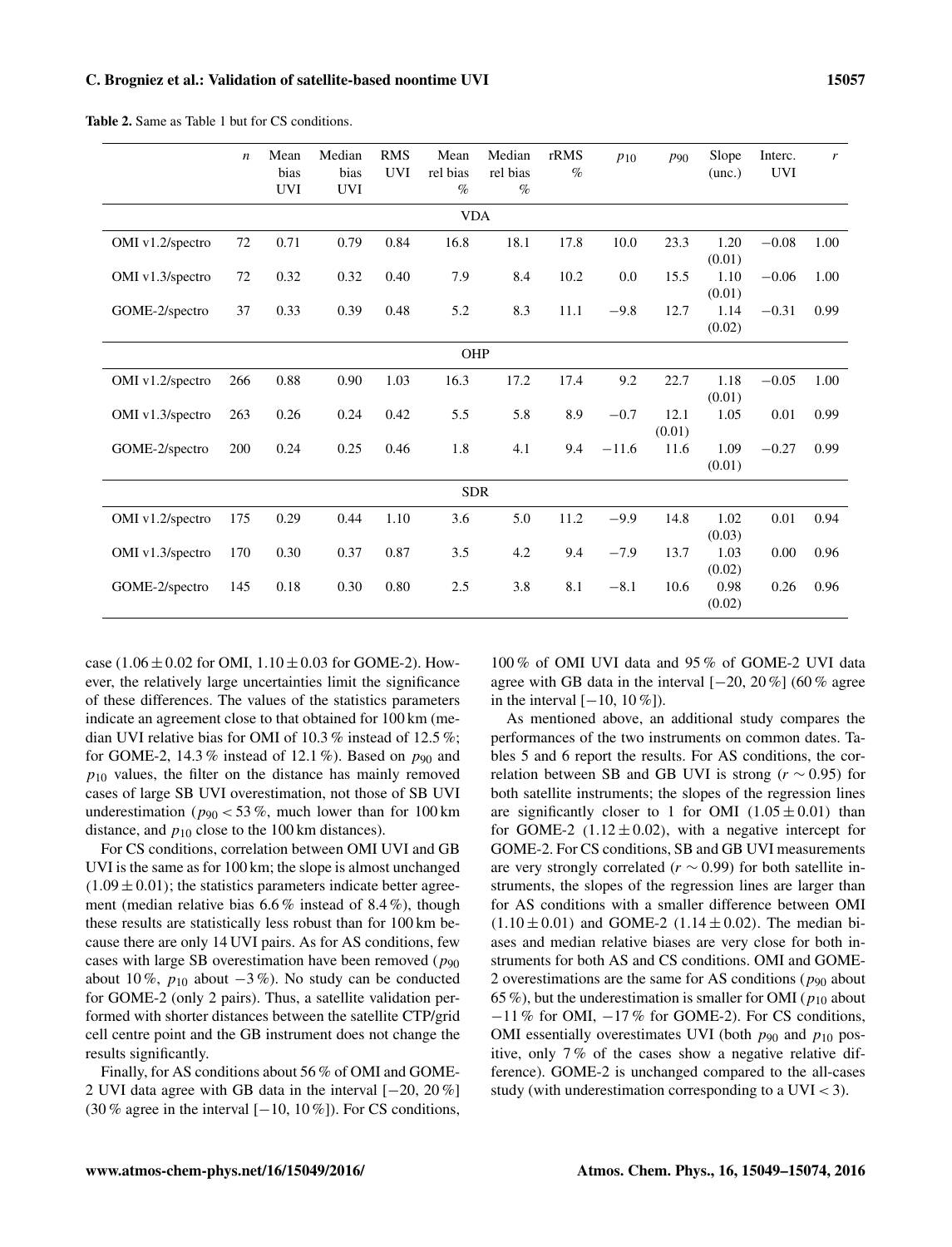

Figure 3. Percent relative difference vs. COD at VDA. COD is given at overpass for OMI v1.3 (top panels) and at noon for GOME-2 (bottom panels). A filtering on the UVI value is made: blue and green circles correspond to UVI (GB value)  $\geq$  3. Left plots (a, c) for AS conditions, right plots (b, d) for CS conditions.

The seasonal variability of differences between SB and GB UVI is greater for GOME-2 with frequently larger values than for OMI outside the winter period. UVI relative differences show no seasonal variability for OMI, but they do for GOME-2 because, as mentioned in the previous study, (i) the UVI differences for GOME-2 are larger than for OMI outside the winter season, leading to larger relative differences for GOME-2 than for OMI, and (ii) there are more negative relative differences for GOME-2 than for OMI, mainly in winter.

Tables 1 and 2 also report the results of the comparison of OMI v1.2 data with GB data. The median UVI relative bias is about 21 % for AS conditions, overestimation is strong and underestimation is weak ( $p_{90}$  about 85 %,  $p_{10}$  about  $-8$  %). For CS conditions, the median UVI relative bias is about 18 %, overestimation is large and there is almost no underestimation ( $p_{90}$  about 23 %,  $p_{10}$  about 10 %; only 3 % of the cases show a negative relative difference).

Median UVI biases are about 0.4 for AS conditions and about 0.8 for CS conditions. In addition, the slopes of the regression lines are  $1.17 \pm 0.01$  for AS conditions and  $1.20 \pm$ 0.01 for CS conditions. Apart from the strong correlation between SB and GB UVI (nearly the same as for v1.3), all these statistics parameters are significantly different from those produced by v1.3 and much worse. As expected, v1.3 data are more accurate than v1.2 data. Indeed, as observed in Fig. 6 (red dashed lines), the AOD is quite large (Fig. 6a) and the SSA is significantly smaller than unity (Fig. 6b), leading to a CF applied to v1.2 data to account for absorbing aerosols (see Sect. 2.2.1) much smaller than unity (Fig. 6c). As mentioned previously, UVI relative differences in v1.3 do not exhibit seasonal variability, whereas a weak seasonal variability is observed in v1.2 (not shown), possibly related to CF seasonality. The current validation study at VDA demonstrates that v1.3 offline correction for absorbing aerosol is very efficient, even if there remains a positive bias.

#### 3.2 OHP

At this northern midlatitude site, OMI overpasses occur from 0.25 h before to 2.75 h after solar noon and GOME-2 overpasses take place in the morning (ranging from 3.25 to 1 h before solar noon). The OHP site, located in a mountainous region, is characterized by rather high total ozone columns (on average in the 250–420 DU range) and sometimes by the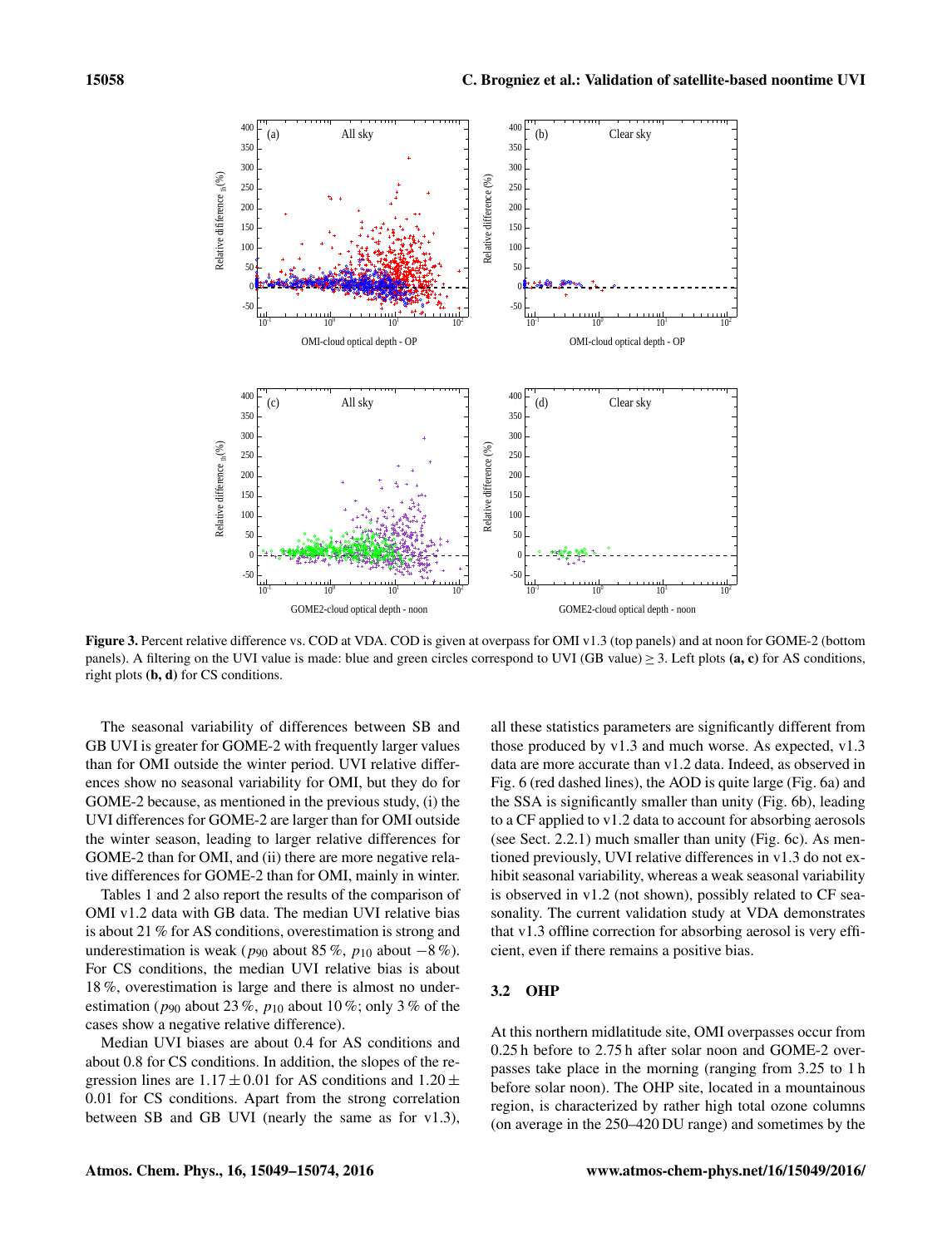

Figure 4. Percent relative difference vs. UVI from GB measurements at VDA for OMI v1.3 (top panels) and GOME-2 (bottom panels). A filtering on SZA at overpass value is set: blue and green circles correspond to SZA > 60°. Left plots (a, c) for AS conditions, right plots (b, d) for CS conditions.

presence of absorbing aerosols. Surface albedo has a weak seasonal variability in the 0.02–0.05 range.

The first validation is conducted for distance between the GB station and the CTP/grid cell centre point  $\leq 100$  km.

Results for AS conditions are shown in Fig. 7. Similar to VDA, the GOME-2 data set is limited because only one value per day is available. The data show medium dispersion around relative difference means (SD nearly 50 %, means nearly 21 %), GB and SB UVI are strongly correlated  $(r \sim 0.96)$  and regression lines have a slope larger than unity  $(1.04 \pm 0.01$  for OMI,  $1.05 \pm 0.01$  for GOME-2) with a small intercept. Similar to VDA, satellite-derived UVI is generally larger than GB UVI (82 % of positive relative difference for OMI, 72 % for GOME-2). When the COD is smaller than 1, the relative difference is almost always positive for OMI (Fig. 7b), but is less so for GOME-2 (Fig. 7d). Negative differences for large COD values are observed both for low and high UVI, especially for OMI data. Again, negative differences for small COD values generally correspond to low UVI (Fig. 9a and c) and large SZA, especially for GOME-2 (Fig. 10a and c). Median values of the relative biases are about 9.3 % for OMI and 8.4 % for GOME-2. A total of 10 %

of the cases correspond to an SB overestimation larger than about 60 % ( $p_{90}$ ) for both OMI and GOME-2 (Fig. 7 caption), cases identified as red and violet crosses in Fig. 9a and c, corresponding often to UVI < 3 and to a large COD, as observed at VDA. A total of 10 % of the cases correspond to an SB underestimation of more than 8 % for OMI and 12 % for GOME-2 ( $p_{10}$ ), associated also with UVI < 3 and with a large COD (Fig. 9c).

Figure 8 shows the results obtained for CS conditions. The dispersion around relative difference means is small  $(SD < 10\%$ , means  $< 6\%$ ), SB and GB UVI are strongly correlated  $(r = 0.99)$  and the slopes of the regression lines are still larger than unity  $(1.05 \pm 0.01$  for OMI,  $1.09 \pm 0.01$  for GOME-2). Note that the point well below the regression line in Fig. 8b (red circle) corresponds to an OMI CTP at 98 km distance from the GB site, 1700 m a.s.l. and to a large COD (7.75). Satellite-derived UVI is still often larger than GB UVI (∼ 85 % of cases for OMI, 68 % for GOME-2). The COD is generally small (Fig. 9b and d), indicating that the satellite algorithms perform a good estimate of the actual cloudiness. As was the case for all sky conditions, GOME-2 UVI is generally smaller than GB UVI for UVI values smaller than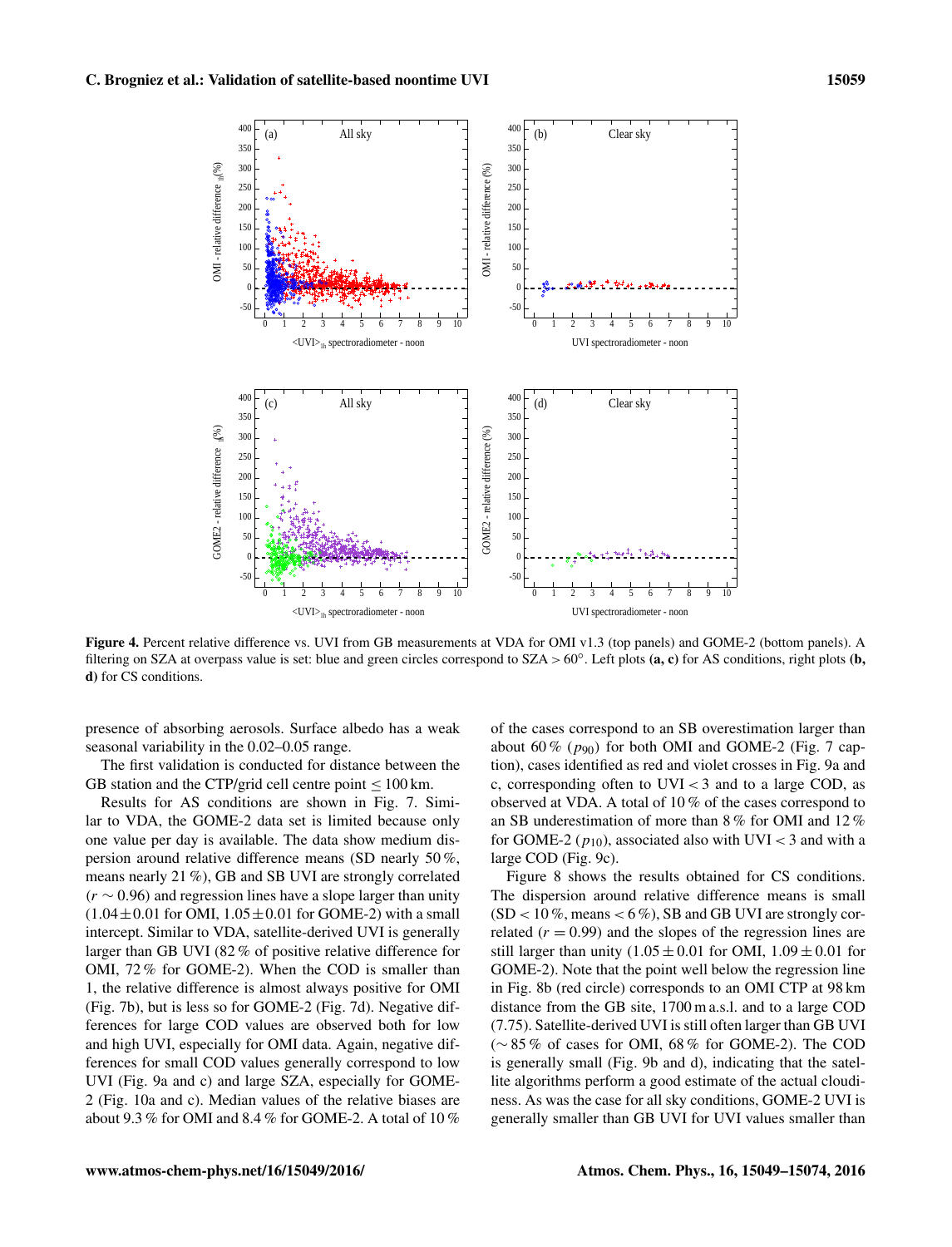

Figure 5. Histograms of the percent relative difference between the simulated and the GB UVI (left panels) and between the simulated and the OMI UVI (middle panels). Relative difference in %: rdiff<sub>i</sub> =  $200 \times$  $\frac{\text{SIMUL}_i-\text{MEAS}_i}{\text{SIMUL}_i+\text{MEAS}_i}$ . The right panels show the percent relative difference  $SIMUL_i+MEAS_i$ between the simulated and the GB UVI vs. the TOC relative difference (=  $200 \times \frac{\text{OMTO3}_{i}-\text{TOC spectra}}{\text{OMTO3}_{i}+\text{TOC spectra}}$  $\frac{\text{OMTO3}_i-\text{DCspectrum}_i}{\text{OMTO3}_i+\text{TOCspectrum}_i}$ ). Top panels (**a**, **b**, **c**) are for VDA, middle panels (d, e, f) for OHP, bottom panels (g, h, i) for SDR.

about 3 (green circles); these cases correspond to  $SZA > 60°$ (Fig. 10d). Few such cases are observed for OMI; they correspond to a UVI close to 1 (Fig. 10b). The positive median relative bias is 5.8 % for OMI and 4.1 % for GOME-2. SB overestimation is larger than 12 % for both OMI and GOME-2 in 10 % of the cases ( $p_{90}$ , Fig. 8 caption).  $p_{10}$  values indicate that 10 % of the cases correspond to an OMI underestimation and more than 12 % to a GOME-2 underestimation. As previously, for GOME-2 these cases correspond to UVI < 3 (violet crosses in Fig. 9d).

The statistics of the results are reported in Tables 1 and 2. The median bias is positive and small for both satellite instruments: 0.32 for OMI and 0.41 for GOME-2 for AS conditions, and about 0.25 for both OMI and GOME-2 for CS conditions.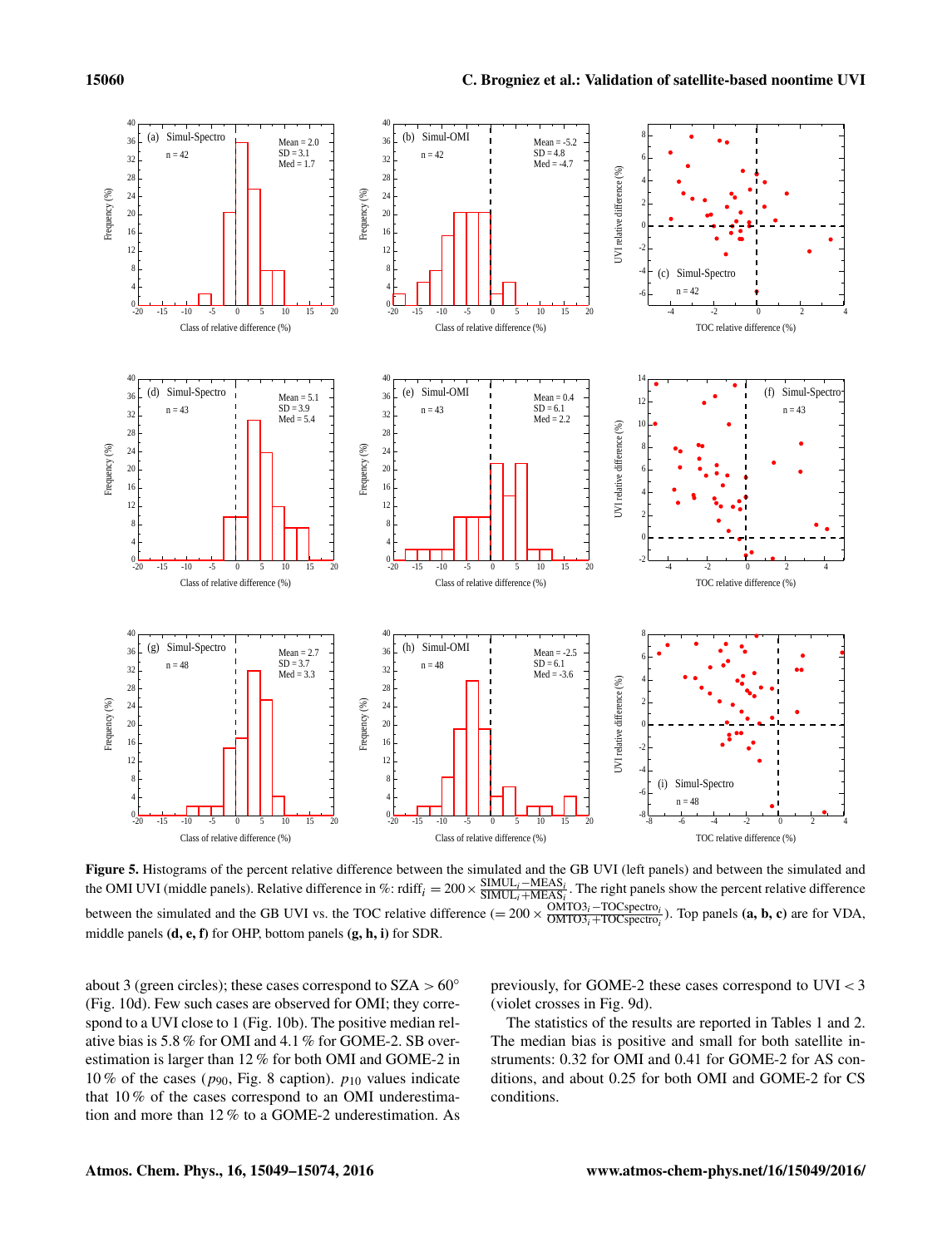## C. Brogniez et al.: Validation of satellite-based noontime UVI 15061

Table 3. Same as Table 1 but with a filter on the distance between the station and the CTP/grid cell centre point (distance  $\leq 10$  km), and with a filter on OMI CTP altitude. Dist indicates distance and Alti indicates altitude. At OHP, the altitude filter is site altitude − 250 m ≤ CTP altitude  $\le$  site altitude + 250 m. At SDR, the altitude filter is 0 m  $\le$  CTP altitude  $\le$  site altitude + 250 m.

|                       | $\boldsymbol{n}$ | Mean<br>bias<br><b>UVI</b> | Median<br>bias<br><b>UVI</b> | <b>RMS</b><br><b>UVI</b> | Mean<br>rel bias<br>$\%$ | Median<br>rel bias<br>$\%$ | rRMS<br>$\%$ | P10     | $p_{90}$ | Slope<br>(unc.) | Interc.<br><b>UVI</b> | r    |
|-----------------------|------------------|----------------------------|------------------------------|--------------------------|--------------------------|----------------------------|--------------|---------|----------|-----------------|-----------------------|------|
|                       |                  |                            |                              |                          | <b>VDA</b>               |                            |              |         |          |                 |                       |      |
| Dist OMI v1.3/spectro | 349              | 0.25                       | 0.16                         | 0.61                     | 15.4                     | 10.3                       | 34.8         | $-15.4$ | 50.0     | 1.06<br>(0.02)  | $-0.01$               | 0.96 |
| Dist GOME-2/spectro   | 114              | 0.43                       | 0.28                         | 0.79                     | 15.8                     | 14.3                       | 31.0         | $-13.7$ | 52.4     | 1.10<br>(0.03)  | $-0.05$               | 0.95 |
|                       |                  |                            |                              |                          | OHP                      |                            |              |         |          |                 |                       |      |
| Dist OMI v1.3/spectro | 273              | 0.42                       | 0.34                         | 0.76                     | 19.2                     | 8.3                        | 46.2         | $-3.2$  | 44.8     | 1.05<br>(0.02)  | 0.06                  | 0.97 |
| Alti OMI v1.3/spectro | 687              | 0.42                       | 0.32                         | 0.78                     | 21.9                     | 9.3                        | 54.7         | $-6.0$  | 53.2     | 1.05<br>(0.01)  | 0.07                  | 0.97 |
| Dist GOME-2/spectro   | 144              | 0.60                       | 0.49                         | 1.12                     | 22.2                     | 10.3                       | 54.3         | $-14.0$ | 59.7     | 0.99<br>(0.03)  | 0.09                  | 0.95 |
|                       |                  |                            |                              |                          | <b>SDR</b>               |                            |              |         |          |                 |                       |      |
| Dist OMI v1.3/spectro | 341              | 1.06                       | 0.60                         | 2.41                     | 21.5                     | 8.1                        | 52.7         | $-12.6$ | 67.1     | 0.91<br>(0.03)  | 1.10                  | 0.75 |
| Alti OMI v1.3/spectro | 576              | 1.56                       | 0.94                         | 2.83                     | 32.0                     | 11.9                       | 68.3         | $-6.4$  | 93.5     | 0.92<br>(0.03)  | 1.45                  | 0.74 |
| Dist GOME-2/spectro   | 93               | 1.73                       | 1.00                         | 3.17                     | 40.2                     | 11.0                       | 91.5         | $-7.7$  | 114.4    | 0.62<br>(0.09)  | 3.67                  | 0.60 |

Table 4. Same as Table 3 but for CS conditions.

|                       | $\boldsymbol{n}$ | Mean<br>bias<br><b>UVI</b> | Median<br>bias<br><b>UVI</b> | <b>RMS</b><br><b>UVI</b> | Mean<br>rel bias<br>$\%$ | Median<br>rel bias<br>$\%$ | rRMS<br>$\%$ | $P_{10}$ | P90  | Slope<br>(unc.) | Interc.<br><b>UVI</b> | r    |
|-----------------------|------------------|----------------------------|------------------------------|--------------------------|--------------------------|----------------------------|--------------|----------|------|-----------------|-----------------------|------|
|                       |                  |                            |                              |                          | <b>VDA</b>               |                            |              |          |      |                 |                       |      |
| Dist OMI v1.3/spectro | 14               | 0.28                       | 0.32                         | 0.36                     | 5.4                      | 6.6                        | 8.0          | $-2.8$   | 9.5  | 1.09<br>(0.01)  | $-0.08$               | 1.00 |
| Dist GOME-2/spectro   | 2                |                            |                              |                          |                          |                            |              |          |      |                 |                       |      |
|                       |                  |                            |                              |                          | OHP                      |                            |              |          |      |                 |                       |      |
| Dist OMI v1.3/spectro | 53               | 0.29                       | 0.25                         | 0.41                     | 5.2                      | 5.3                        | 8.6          | $-0.4$   | 11.1 | 1.07<br>(0.02)  | $-0.09$               | 0.99 |
| Alti OMI v1.3/spectro | 145              | 0.29                       | 0.24                         | 0.40                     | 5.8                      | 5.9                        | 8.3          | $-0.4$   | 12.0 | 1.05<br>(0.01)  | 0.00                  | 1.00 |
| Dist GOME-2/spectro   | 19               | 0.23                       | 0.18                         | 0.53                     | 0.3                      | 4.5                        | 11.0         | $-19.3$  | 8.8  | 1.11<br>(0.03)  | $-0.33$               | 0.99 |
|                       |                  |                            |                              |                          | <b>SDR</b>               |                            |              |          |      |                 |                       |      |
| Dist OMI v1.3/spectro | 89               | 0.13                       | 0.28                         | 0.89                     | 1.8                      | 3.8                        | 9.4          | $-13.1$  | 10.7 | 1.00<br>(0.04)  | 0.06                  | 0.96 |
| Alti OMI v1.3/spectro | 119              | 0.41                       | 0.45                         | 0.82                     | 4.7                      | 5.5                        | 9.1          | $-4.1$   | 14.0 | 1.05<br>(0.03)  | $-0.06$               | 0.98 |
| Dist GOME-2/spectro   | 16               | 0.01                       | 0.23                         | 0.89                     | 1.3                      | 3.2                        | 8.0          | $-10.2$  | 6.0  | 0.90<br>(0.07)  | 0.88                  | 0.96 |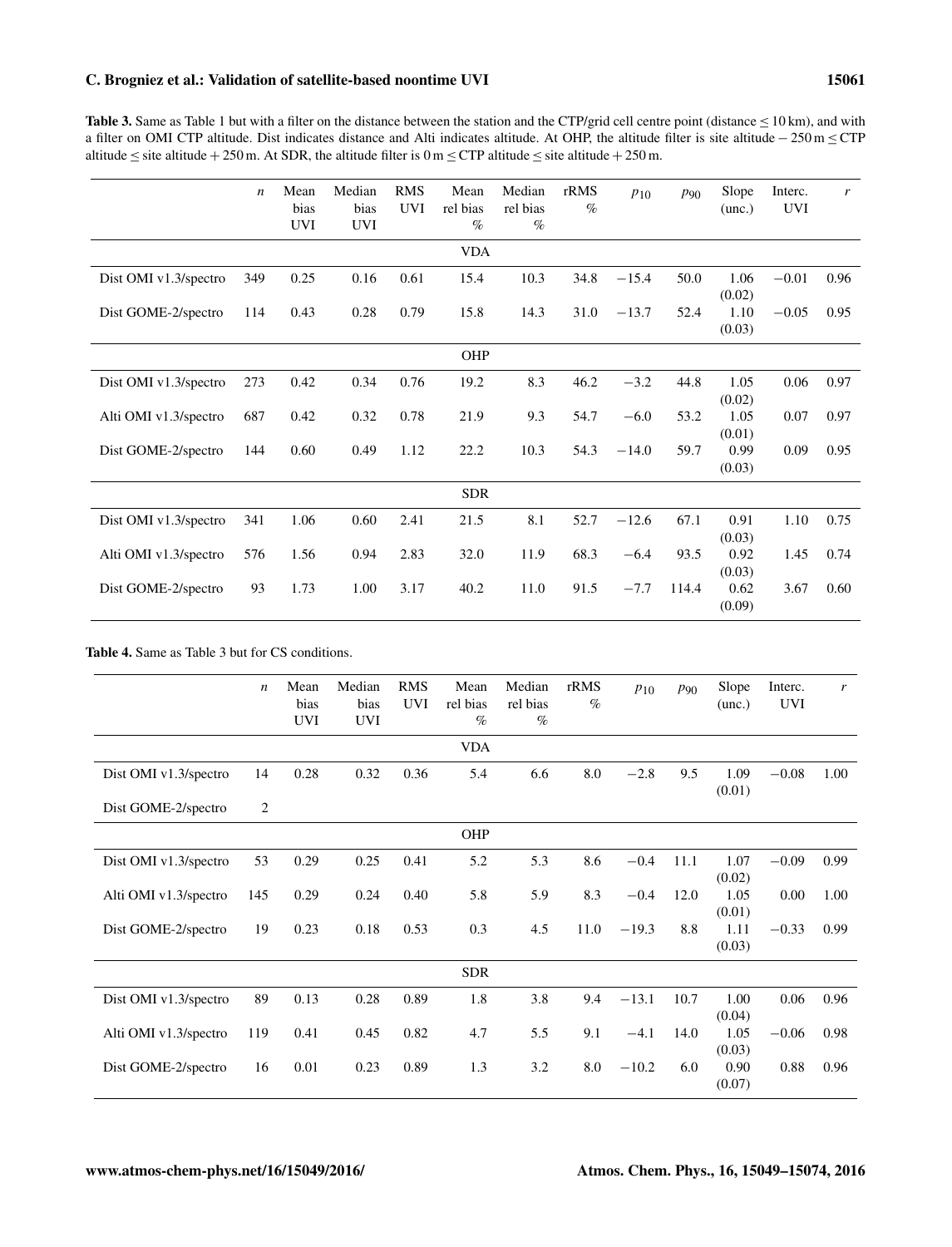|                  | $\boldsymbol{n}$ | Mean<br>bias<br><b>UVI</b> | Median<br>bias<br><b>UVI</b> | <b>RMS</b><br><b>UVI</b> | Mean<br>rel bias<br>$\%$ | Median<br>rel bias<br>$\%$ | rRMS<br>$\%$ | $p_{10}$ | $p_{90}$ | Slope<br>(unc.) | Interc.<br><b>UVI</b> | r    |
|------------------|------------------|----------------------------|------------------------------|--------------------------|--------------------------|----------------------------|--------------|----------|----------|-----------------|-----------------------|------|
| <b>VDA</b>       |                  |                            |                              |                          |                          |                            |              |          |          |                 |                       |      |
| OMI v1.3/spectro | 681              | 0.37                       | 0.29                         | 0.72                     | 21.2                     | 12.1                       | 41.8         | $-10.6$  | 65.5     | 1.05<br>(0.01)  | 0.08                  | 0.95 |
| GOME-2/spectro   | 681              | 0.50                       | 0.32                         | 0.89                     | 20.2                     | 12.1                       | 44.6         | $-16.9$  | 64.9     | 1.12<br>(0.02)  | $-0.12$               | 0.94 |
|                  |                  |                            |                              |                          | <b>OHP</b>               |                            |              |          |          |                 |                       |      |
| OMI v1.3/spectro | 821              | 0.39                       | 0.30                         | 0.83                     | 20.5                     | 8.5                        | 51.9         | $-8.0$   | 55.9     | 1.04<br>(0.01)  | 0.08                  | 0.96 |
| GOME-2/spectro   | 821              | 0.54                       | 0.43                         | 0.97                     | 19.1                     | 8.4                        | 50.6         | $-11.7$  | 52.9     | 1.06<br>(0.01)  | $-0.06$               | 0.96 |
|                  |                  |                            |                              |                          | <b>SDR</b>               |                            |              |          |          |                 |                       |      |
| OMI v1.3/spectro | 523              | 1.34                       | 0.75                         | 2.66                     | 29.2                     | 10.1                       | 66.7         | $-10.4$  | 81.2     | 0.91<br>(0.03)  | 1.28                  | 0.74 |
| GOME-2/spectro   | 523              | 1.58                       | 0.90                         | 2.84                     | 35.1                     | 11.3                       | 75.5         | $-6.4$   | 104.1    | 0.78<br>(0.03)  | 2.40                  | 0.70 |

Table 5. Same as Table 1 but for the same dates for both OMI and GOME-2.

Table 6. Same as Table 2 but for the same dates for both OMI and GOME-2.

|                  | $\boldsymbol{n}$ | Mean<br>bias<br><b>UVI</b> | Median<br>bias<br><b>UVI</b> | <b>RMS</b><br><b>UVI</b> | Mean<br>rel bias<br>$\%$ | Median<br>rel bias<br>$\%$ | rRMS<br>$\%$ | $P_{10}$ | $p_{90}$ | Slope<br>(unc.) | Interc.<br><b>UVI</b> | r    |
|------------------|------------------|----------------------------|------------------------------|--------------------------|--------------------------|----------------------------|--------------|----------|----------|-----------------|-----------------------|------|
| <b>VDA</b>       |                  |                            |                              |                          |                          |                            |              |          |          |                 |                       |      |
| OMI v1.3/spectro | 37               | 0.36                       | 0.37                         | 0.41                     | 8.5                      | 8.6                        | 9.8          | 2.8      | 15.2     | 1.10<br>(0.01)  | $-0.07$               | 1.00 |
| GOME-2/spectro   | 37               | 0.33                       | 0.39                         | 0.48                     | 5.2                      | 8.3                        | 11.1         | $-9.8$   | 12.7     | 1.14<br>(0.02)  | $-0.31$               | 0.99 |
|                  |                  |                            |                              |                          | OHP                      |                            |              |          |          |                 |                       |      |
| OMI v1.3/spectro | 168              | 0.27                       | 0.23                         | 0.38                     | 5.5                      | 5.4                        | 8.6          | $-0.5$   | 11.9     | 1.05<br>(0.01)  | $-0.01$               | 0.99 |
| GOME-2/spectro   | 168              | 0.26                       | 0.27                         | 0.47                     | 2.2                      | 4.3                        | 9.5          | $-11.4$  | 11.6     | 1.09<br>(0.01)  | $-0.27$               | 0.99 |
|                  |                  |                            |                              |                          | <b>SDR</b>               |                            |              |          |          |                 |                       |      |
| OMI v1.3/spectro | 115              | 0.29                       | 0.35                         | 0.91                     | 3.6                      | 4.3                        | 9.8          | $-7.9$   | 13.9     | 1.02<br>(0.03)  | 0.06                  | 0.96 |
| GOME-2/spectro   | 115              | 0.14                       | 0.24                         | 0.84                     | 2.2                      | 3.4                        | 8.4          | $-9.0$   | 11.6     | 0.97<br>(0.03)  | 0.34                  | 0.96 |

As for VDA, seasonal variability is observed with differences for both satellite instruments with smaller values in winter. OMI relative differences show no seasonal variability, but GOME-2 relative differences exhibit seasonal variations not explained by the observed weak surface albedo seasonality.

Both satellite overpass times can be quite different from noon, however, no correlation between the relative difference and the time difference is observed (not shown).

As for VDA, we have performed RT calculations also with midlatitude ozone, temperature and pressure profiles. Figure 5d and e show the histograms of the percent relative difference between the computed UVI and the measured one for cloud-free conditions. GB and OMI UVI are 5.4 and 2.2 %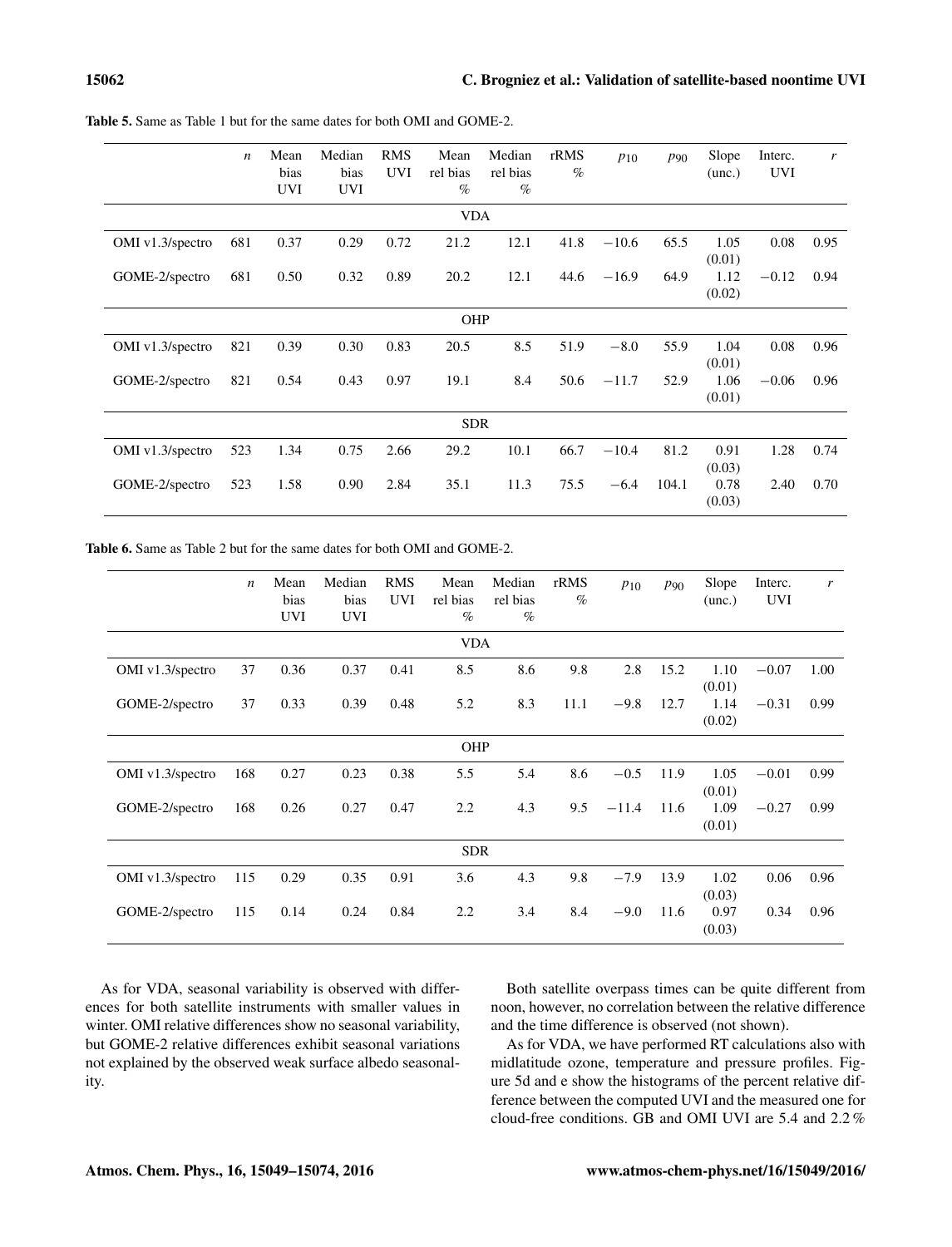

Figure 6. Aerosol data at 315 nm used in the OMI v1.3 correction for absorbing aerosols. (a) AOD; (b) SSA; (c) correction factor. Red curves are for VDA, black curves are for OHP and blue curves are for SDR.



**Figure 7.** Same as Fig. 1 but for OHP. Percentiles for OMI:  $p_{10} = -8.0\%$ ,  $p_{90} = 57.4\%$ ; for GOME-2:  $p_{10} = -11.9\%$ ,  $p_{90} = 60.3\%$ .

smaller than the simulated UVI, respectively. This small underestimation of OMI UVI is well within OMI measurement uncertainty and is caused, as at VDA, by differences between the input parameters (aerosol parameters, surface albedo, etc.) and between the two RT models used. Though rather large, the underestimation of GB UVI is still consistent with GB measurement uncertainty. This bias is explained considering the TOC value. Indeed, as at VDA, the TOC derived from the GB spectra is often larger than OMTO3. Figure 5f shows the UVI relative difference between the computed and the GB UVI vs. the TOC relative difference. The modelled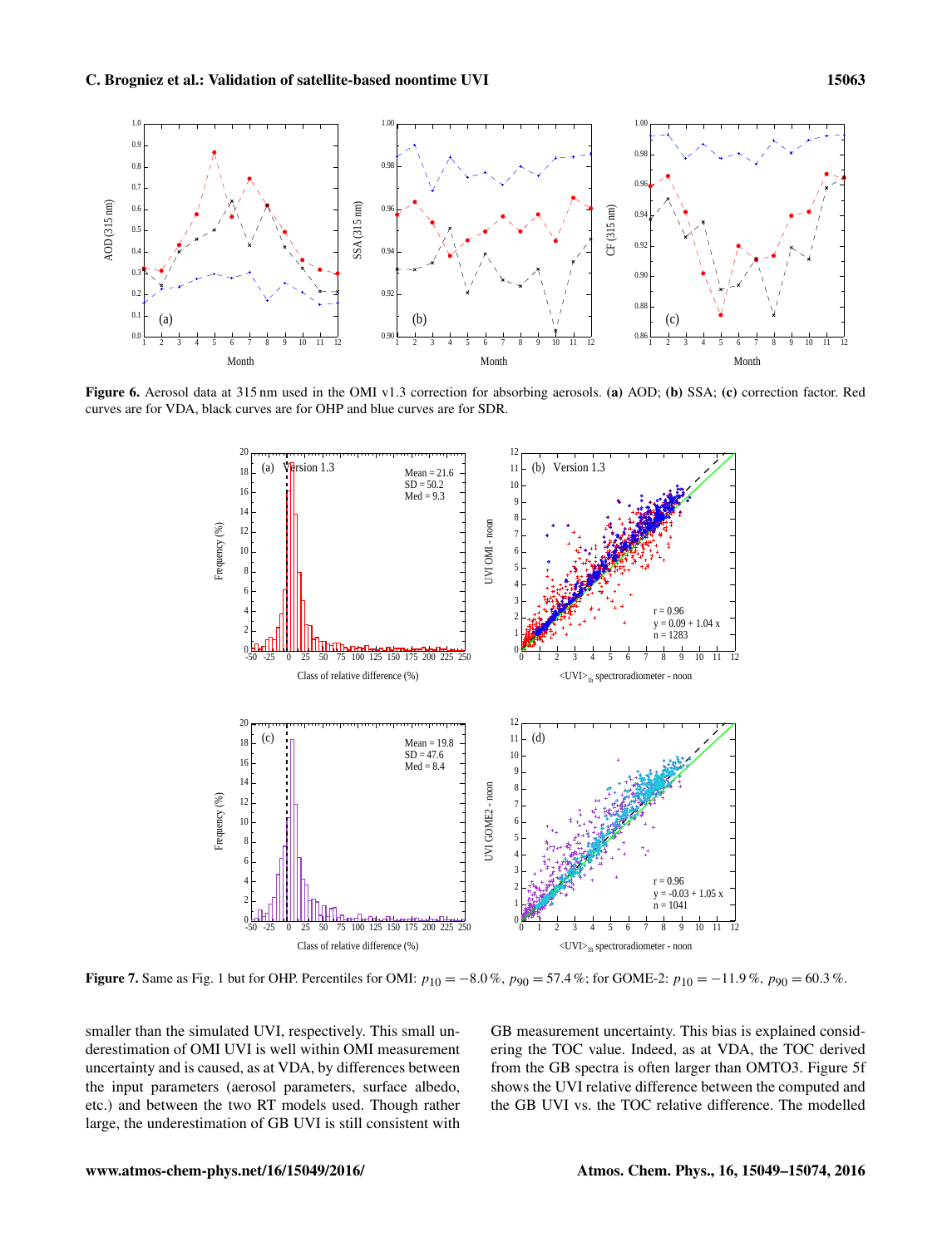

**Figure 8.** Same as Fig. 2 but for OHP. Percentiles for OMI:  $p_{10} = -0.7\%$ ,  $p_{90} = 12.1\%$ ; for GOME-2:  $p_{10} = -11.6\%$ ,  $p_{90} = 11.6\%$ .

UVI is larger than the GB UVI for a negative TOC relative difference, which is consistent with the 5.4 % bias.

Similar to VDA, TOC from GOME-2 is also sometimes different from OMTO3, and often smaller than spectroradiometer TOC (in agreement with Antón and Loyola (2011). Thus, part of the observed positive biases between SB and GB UVI for cloud-free and cloudy conditions can be explained by OMTO3 and GOME-2 TOC underestimation. At this site also, cloud cover variability within the satellite pixel (Kazadzis et al., 2009b), aerosol climatology (Kinne et al., 2013) and surface albedo climatology (Tanskanen, 2004) might explain part of the biases.

The results for distances between the ground station and the CTP/grid cell centre point  $\leq 10 \text{ km}$  are reported in Tables 3 and 4. The number of events is much smaller than for the 100 km distance. For AS conditions, the slope of the regression line for OMI data is nearly unchanged compared to the 100 km distance case  $(1.05 \pm 0.02)$ , and the correlation coefficient and the parameters (median bias and median relative bias) are nearly unchanged as well. For GOME-2, though the slope of the regression line is closer to 1 compared to 100 km distance and the correlation coefficient is nearly unchanged, the statistics parameters are slightly worse.  $p_{90}$  is much smaller for OMI (45 %), and unchanged for GOME-2 compared to that for 100 km distance, and  $p_{10}$  is close to the 100 km distances. That means that the filter on the distance has mainly removed cases of large OMI UVI overestimations.

For CS conditions, for both OMI and GOME-2, the regression slopes are not significantly different from those for 100 km distance, and the statistics of the results are very similar, with the exception of the GOME-2  $p_{10}$  percentile (−19 %) meaning that the underestimation is stronger, though GOME-2 results are statistically less robust than for 100 km because there are only 19 UVI pairs. Thus, the distance between the satellite CTP/grid cell centre point and the GB instrument does not significantly affect the results of the satellite sensor validation.

Since the region is mountainous, the effect of altitude may be evident in the data. The influence of altitude can only be studied with OMI data for which the terrain height is available in the OMUVB files. Tables 3 and 4 report the results accounting for CTP whose altitude is within  $\pm 250$  m from the ground site altitude, with this value being chosen as leading only to a  $\pm$ 2–3 % shift in erythemally weighted UV (McKenzie et al., 2001). Whether for AS or for CS conditions, the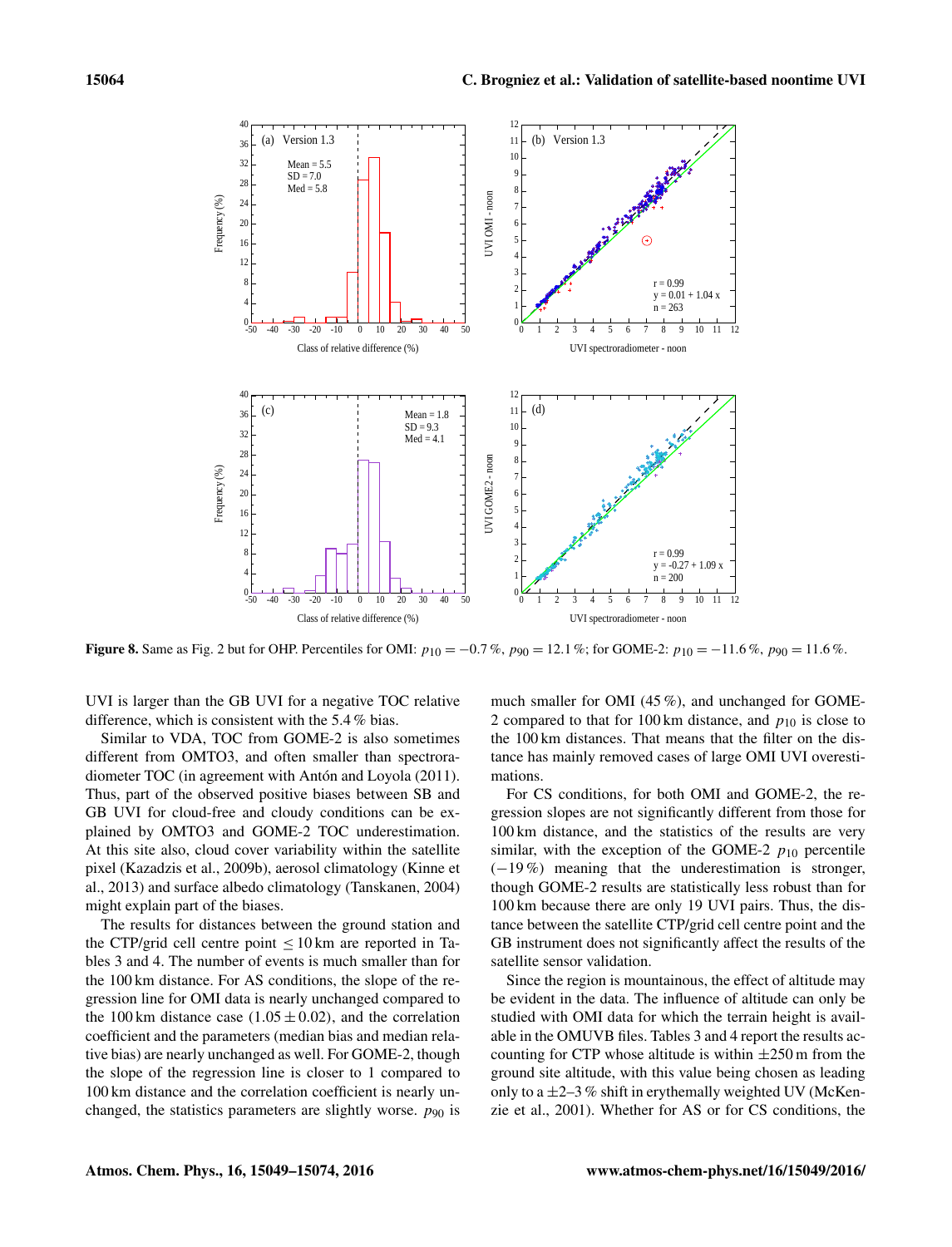

Figure 9. Same as Fig. 3 but for OHP.

statistics parameters (as well as the regression line slope and correlation coefficient) are very close to those obtained without a filter on altitude. So, the altitude selection does not improve the comparisons between SB and GB data. This is likely due to OMI-estimated cloudiness, OMI spatial resolution and also the fact that CTPs with lower and higher altitude compared to the actual altitude of the site give opposite effects on UVI. Indeed, all these factors play a role in the validations carried out with or without an altitude selection.

Finally, for AS conditions, about 70 % of OMI UVI data and about 67 % of GOME-2 data agree with GB data in the interval  $[-20, 20\%]$  (44 % agree in  $[-10, 10\%]$ ). For CS conditions, about 97 % of both OMI and GOME-2 UVI data agree with GB data in the interval [−20, 20 %] (72 % agree in  $[-10, 10\%]$ ).

The statistical comparisons restricted to the same dates for both OMI and GOME-2 are reported in Tables 5 and 6. For AS conditions, the correlation between SB and GB UVI data is strong ( $r \sim 0.96$ ) for both satellite instruments, and the slopes of the regression lines are larger than 1, with no significant difference. For CS conditions, the correlation is very strong ( $r \sim 0.99$ ), the regression slope for OMI is slightly closer to 1 than for GOME-2. For AS conditions, median relative biases between GB and SB UVI data are very close for OMI and GOME-2, but median absolute bias for GOME-2 is larger than for OMI. For CS conditions, the median relative bias for GOME-2 is smaller than for OMI but median absolute bias for GOME-2 is larger than for OMI. This different behaviour between median relative bias and median bias for OMI and for GOME-2 is due to the seasonality of the relative differences and differences for GOME-2 – GB UVI pairs. Indeed, the seasonal variability of differences between SB and GB UVI is greater for GOME-2 than for OMI, and, as observed for VDA, OMI relative differences between SB and GB UVI show no seasonal variability, but GOME-2 relative differences do. OMI and GOME-2 overestimations are very close for AS conditions ( $p_{90}$  about 55%), and the underestimation is smaller for OMI ( $p_{10}$  about −8 % for OMI, −12 % for GOME-2). For CS conditions, OMI mainly overestimates UVI ( $p_{10} = -0.5\%$ ), and the GOME-2 underestimation is much larger ( $p_{10}$  about  $-11\%$ ).

The statistics of the results of the comparison for OMI v1.2 are also reported in Tables 1 and 2. The median relative bias is about 20 % for AS conditions; v1.2 strongly overestimates and weakly underestimates UVI ( $p_{90}$  about 73%,  $p_{10}$ ) about 2 %). For CS conditions, the median UVI relative bias is about 17 %, overestimation is large and there is almost no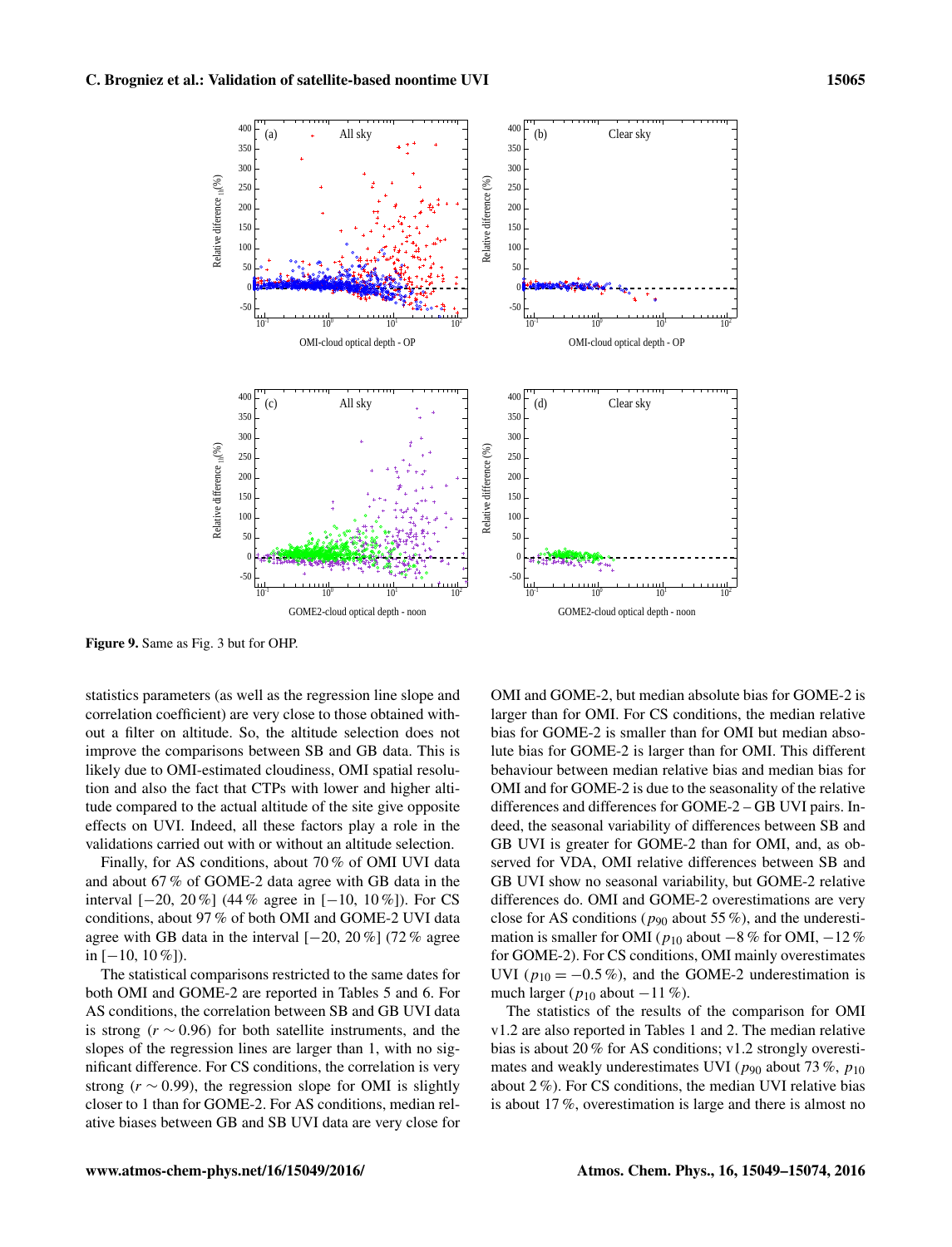

Figure 10. Same as Fig. 4 but for OHP.

underestimation ( $p_{90}$  about 23%,  $p_{10}$  about 9%; 3% of the cases show a negative relative difference).

Median biases are about 0.8 for AS conditions and about 0.9 for CS conditions. The slopes of the regression lines are  $1.14 \pm 0.01$  for AS conditions and  $1.18 \pm 0.01$  for CS conditions. Thus, all these statistics parameters are significantly larger than those produced by v1.3, indicating that v1.3 product is more reliable than v1.2. This result can be understood by looking at Fig. 6 (black dashed lines). AOD is quite large (Fig. 6a) and SSA is significantly smaller than unity (Fig. 6b), leading to a CF applied to v1.2 UVI that is much lower than unity (Fig. 6c). The current validation study at OHP shows that the correction for absorbing aerosol performed in v1.3 is very efficient, though imperfect.

#### 3.3 SDR

In the tropical region, OMI overpasses occur in the afternoon from 0.75 to 3.5 h after solar noon and GOME-2 in the morning from 4.25 to 2.25 h before solar noon. As mentioned previously, SDR is characterized by rather low total ozone column (on average in the 240–300 DU range), by the proximity to the ocean, by a complex topography and by a frequent occurrence of clouds forming at around midday. Cloud vari-

ability between overpass time and noon is thus high, cloud sub-pixel variation is also high, and therefore, cloudiness estimation is the most important factor of uncertainty in deriving UVI from space measurements. This site may be not representative of satellite pixels because a large part of the area contributing to the satellite measurement is over the ocean where the cloud cover is likely different from that over the mountainous island. As at the other sites, surface albedo has a weak seasonality in the 0.04–0.08 range.

The first validation is conducted for distance between the GB station and the CTP/grid cell centre point  $\leq 100$  km.

Results for AS conditions are shown in Fig. 11. Similar to other sites, the GOME-2 data set is limited because only one value per day is available. The data show large dispersion around relative difference means (SD nearly 57 %, mean nearly 29 % for OMI and SD nearly 67 %; mean nearly 35 % for GOME-2.). These dispersions and means are larger than at the two other sites. GB and SB UVI are correlated less strongly than at other sites ( $r \sim 0.74$  for OMI,  $r \sim 0.71$ for GOME-2), though the correlation is significant since the probability of getting these  $r$  values by chance is lower than 0.05 %. The slopes of the regression lines are much smaller than unity  $(0.91 \pm 0.02)$  for OMI,  $0.78 \pm 0.03$  for GOME-2). Satellite-derived UVI is generally larger than GB UVI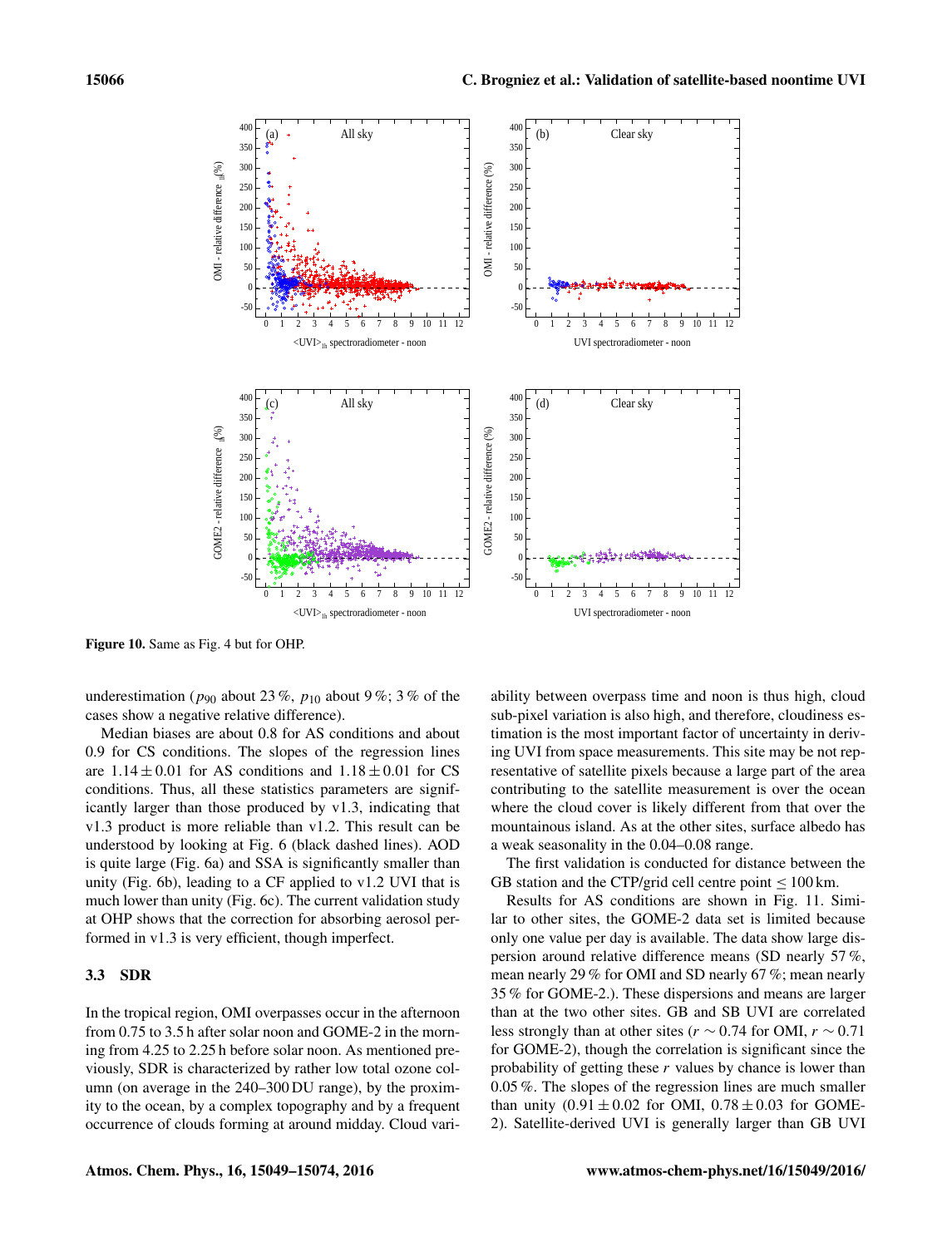

**Figure 11.** Same as Fig. 1 but for SDR. Percentiles for OMI:  $p_{10} = -9.2\%$ ,  $p_{90} = 85.9\%$ ; for GOME-2:  $p_{10} = -6.0\%$ ,  $p_{90} = 99.9\%$ .

(∼ 80 % of positive relative difference for both OMI and GOME-2). When the COD is smaller than 1, the relative difference is almost always positive for both instruments (Fig. 11b and d). Satellite-derived UVI smaller than GB UVI can occur when the COD is large, as seen in Fig. 13a and c. No link with SZA at overpass is observed; indeed, for OMI observations, SZA is almost always smaller than 60◦ , and for GOME-2 several cases with SZA at overpass  $> 60^{\circ}$  occur but the relative differences are not more negative than for other cases (not shown).

Median values of the relative biases are about 10 % for both OMI and GOME-2. The  $p_{90}$  values indicate that 10% of the cases correspond to an SB overestimation larger than about 86 % for OMI and 100 % for GOME-2 (Fig. 11 caption); these values are much larger than those observed at VDA and OHP. A total of 10 % ( $p_{10}$ ) of the cases correspond to an SB underestimation of more than about 9 % for OMI and 6 % for GOME-2.

Figure 12 shows the results obtained for CS conditions. The dispersion around relative difference means is much lower than for AS conditions  $(SD < 9\%$ , means  $< 4\%$ ), the correlations between SB and GB UVI are high, though weaker than at the two other sites  $(r = 0.96)$  and the slopes

of the regression lines are close to unity  $(1.03\pm0.02$  for OMI,  $0.98 \pm 0.02$  for GOME-2). Several SB-GB UVI pairs show negative relative differences, which correspond to COD > 1. As seen in Fig. 13b and d, the COD can still be large, indicating the difficulty for both satellite algorithms to estimate the actual cloudiness (i.e. no clouds here), though the possibility of a bad selection of CS cases at the GB site cannot be excluded. We have checked that the few points far from the regression line in Fig. 12b and d correspond to a large COD at overpass (for OMI) or at noon (for GOME-2). Satellitederived UVI is larger than GB UVI in nearly 70 % of cases for both instruments. The positive relative bias is nearly 4 % for both OMI and GOME-2. A total of 10 % of the cases  $(p_{90})$  correspond to an SB overestimation of more than about 14 % for OMI and 11 % GOME-2 (Fig. 12 caption). The  $p_{10}$ percentiles indicate that only 10 % of the cases correspond to an OMI and GOME-2 underestimation larger than about 8 %.

All the statistics of the results are reported in Tables 1 and 2. The median bias is positive: about 0.8 for AS conditions and 0.4 for CS conditions for OMI, about 0.9 for AS conditions and 0.3 for CS conditions for GOME-2. These values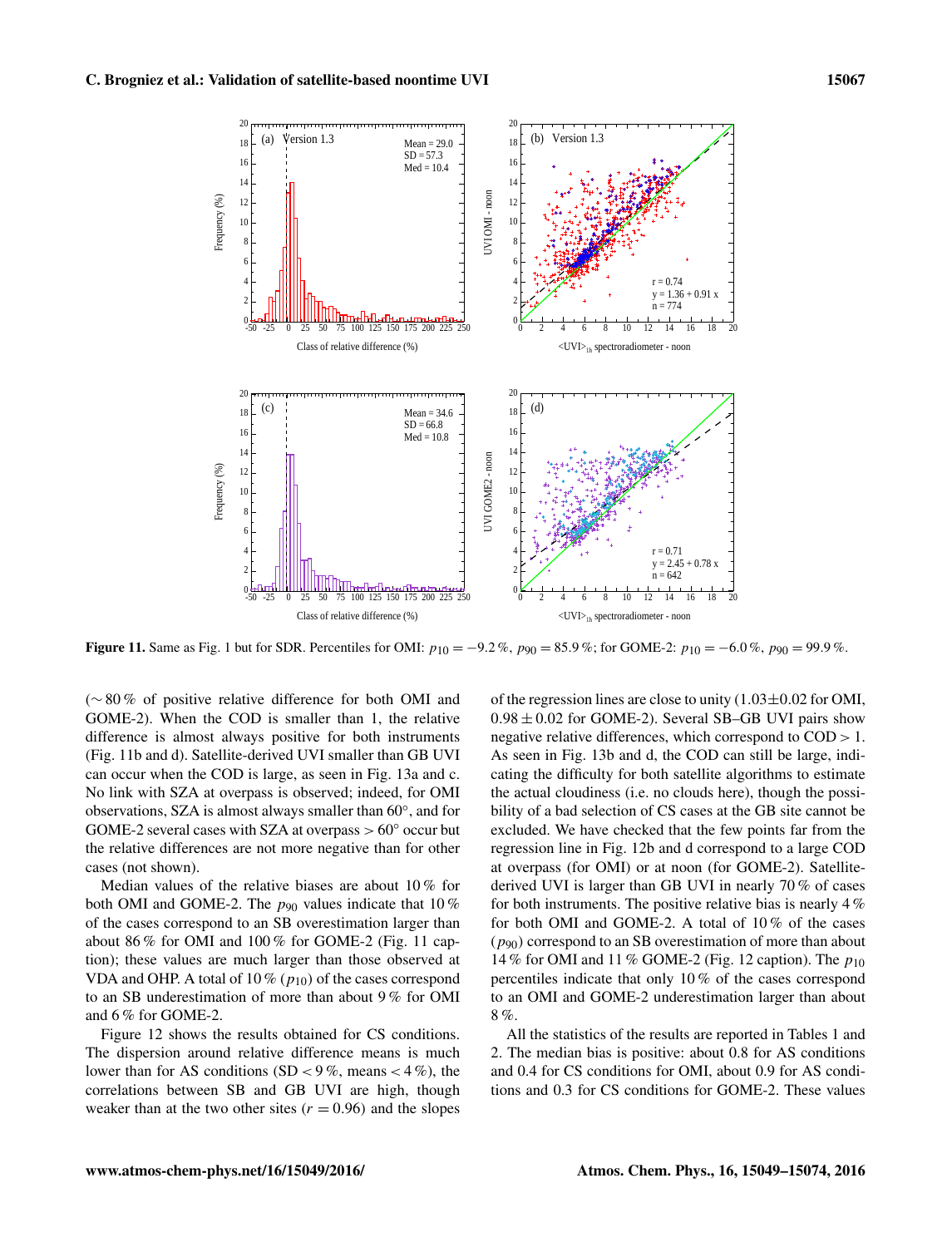

**Figure 12.** Same as Fig. 2 but for SDR. Percentiles for OMI:  $p_{10} = -7.9$  %,  $p_{90} = 13.7$  %; for GOME-2:  $p_{10} = -8.1$  %,  $p_{90} = 10.6$  %.

are larger than at the two other sites for AS conditions because of the higher UVI levels.

A seasonal variability of the relative difference between GB and SB UVI is observed for both AS and CS conditions for GOME-2, but it seems to be related to the seasonality of the cloudiness rather than to the surface albedo seasonality (not shown).

As at the two other sites, though both satellite instruments overpass at times very far from noon, no correlation between the relative difference and the time difference is observed for AS and CS conditions (not shown).

Radiative transfer calculation results for cloud-free conditions, using tropical ozone, temperature and pressure profiles, are reported in Fig. 5. Figure 5g shows that GB UVI is 3.3 % smaller than simulated UVI, and Fig. 5h shows that OMI UVI is 3.6 % larger, with each bias being smaller than GB and OMI uncertainty, respectively. As at the other sites, this overestimation of OMI UVI is due to differences between the input parameters other than TOC (aerosol parameters (though the aerosol load is small), surface albedo (though this parameter value is small), etc.) and between the two RT models used. Even though the underestimation of GB UVI is within the GB measurement uncertainty, it can be explained since at this site the TOC derived from the GB spectra is also often larger than OMTO3. Figure 5i shows the UVI relative difference between the computed and the GB UVI vs. the TOC relative difference. GB UVI is often smaller than the computed UVI for a negative TOC relative difference, justifying the 3.3 % bias.

Part of the observed positive biases between SB and GB UVI for cloud-free and cloudy conditions can be explained by OMTO3 and GOME-2 TOC underestimation (according to Antón and Loyola, 2011). At this site, aerosol climatology (Kinne et al., 2013) could not contribute much to the biases, since the aerosol load is small. Surface albedo climatology (Tanskanen, 2004) might contribute. According to Kazadzis et al. (2009b), due to the particular situation of SDR (coastal site on a small mountainous island) the cloud cover spatial variability in the satellite pixel should be the main contributor to the SB–GB UVI bias.

The study performed for distances (GB station – CTP/grid cell centre point) smaller than or equal to 10 km gives results similar to that at the two other sites (Tables 3 and 4). For AS conditions, OMI statistics parameters show a slightly better agreement with GB data compared to the 100 km distance case. The median relative bias is about 2 % lower,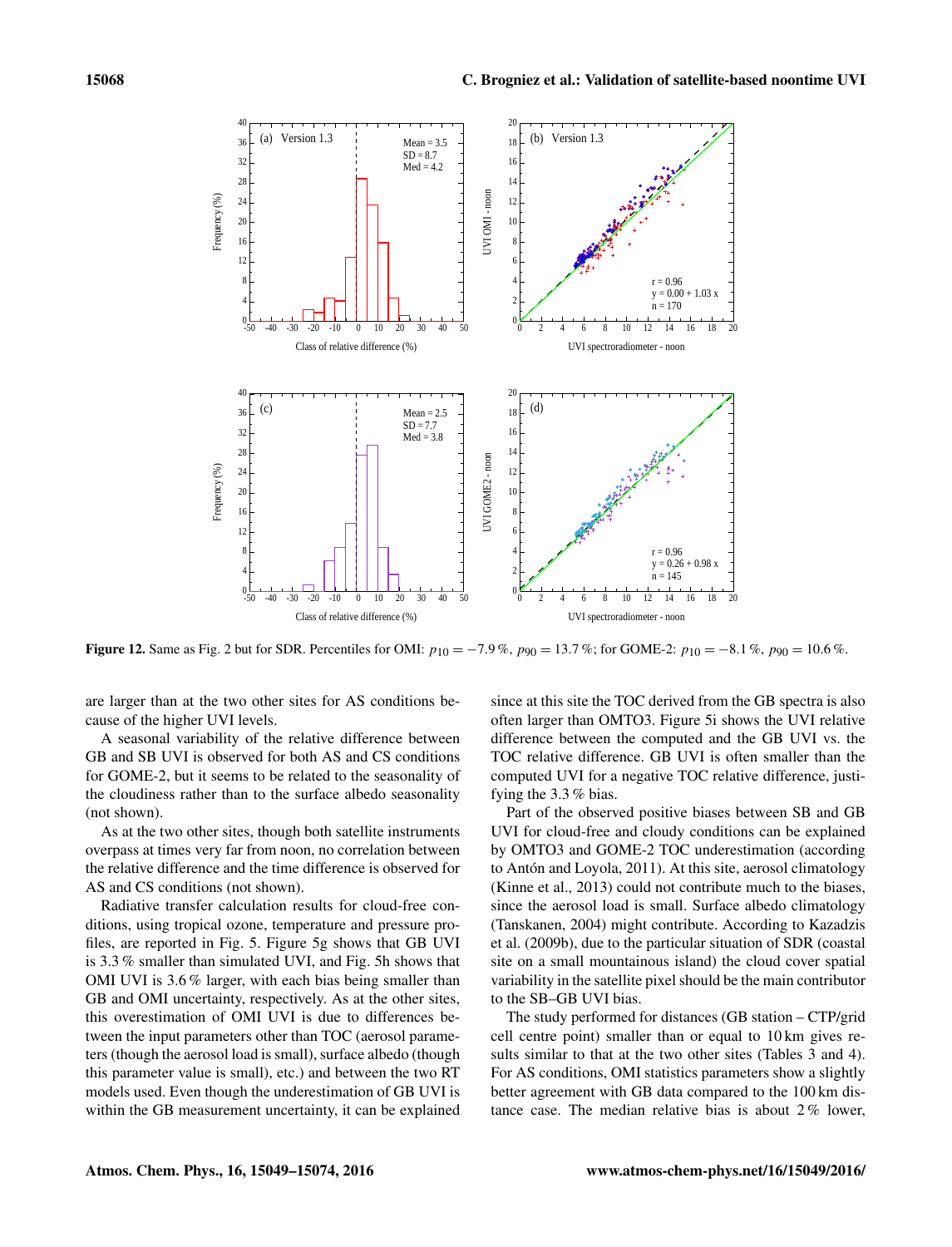

Figure 13. Same as Fig. 3 but for SDR.

 $p_{90}$  is much smaller (by about 20%), though  $p_{10}$ , correlation between SB and GB UVI and regression line are nearly the same. For GOME-2, statistics parameters show a worse agreement between SB and GB UVI compared to those for 100 km distance. The median relative bias is unchanged but  $p_{90}$  is larger (by about 15%),  $p_{10}$  is lower (by about 2%), correlation is weaker ( $r \sim 0.60$ ) and the slope of the regression line is much smaller  $(0.62\pm0.09)$ . Finally, for AS conditions, the filter on the distance has removed cases of large SB UVI overestimations for OMI, and for GOME-2, the overestimation has become larger.

For CS conditions, OMI data compare slightly better with GB data than for the 100 km case. The median relative bias is nearly unchanged, the overestimation is lower ( $p_{90}$  lower by about 3 %) and underestimation is stronger ( $p_{10}$  lower by about 5 %). GOME-2 statistics parameters are little changed compared to 100 km distance, the GB and SB UVI data show the same strong correlation and the regression line slope  $(0.90 \pm 0.07)$  is much smaller than for 100 km distance but the large uncertainty limits the significance of the difference. This latter case is statistically weakly robust because only 16 UVI pairs are available.

Thus, the comparison of surface UVI from OMI is little improved when smaller distance between the satellite CTP and the GB instrument is considered. For GOME-2, the comparison is worse for AS conditions.

Réunion Island is very mountainous so the effect of surface altitude may be evident in OMI comparison. Tables 3 and 4 show the results accounting for CTP whose altitude is within the sea level and  $+250$  m above the site altitude. Whether for AS or CS conditions the statistics parameters are slightly worse, but not significantly, and correlation between SB and GB UVI data is similar. As for OHP site, an altitude selection does not lead to significant changes that is also likely due to the cloudiness estimate and to OMI spatial resolution.

Finally, for AS conditions, about 62 % of both OMI and GOME-2 UVI data agree with GB data in the  $[-20, 20\%]$ relative difference interval (40 % agree in [−10, 10 %]). For CS conditions, about 97 % of both OMI and GOME-2 data agree with GB data in the interval  $[-20, 20\%]$  (70 and 80 %) for OMI and GOME-2, respectively, in  $[-10, 10\%]$ ).

The statistical comparisons restricted to the same dates for both OMI and GOME-2 are reported in Tables 5 and 6. For AS conditions, the correlation between GB and SB UVI data is not very strong but it is better for OMI ( $r \sim$ 0.74 and  $r \sim 0.70$  for OMI and GOME-2, respectively). The slopes of the regression lines are much smaller than 1, OMI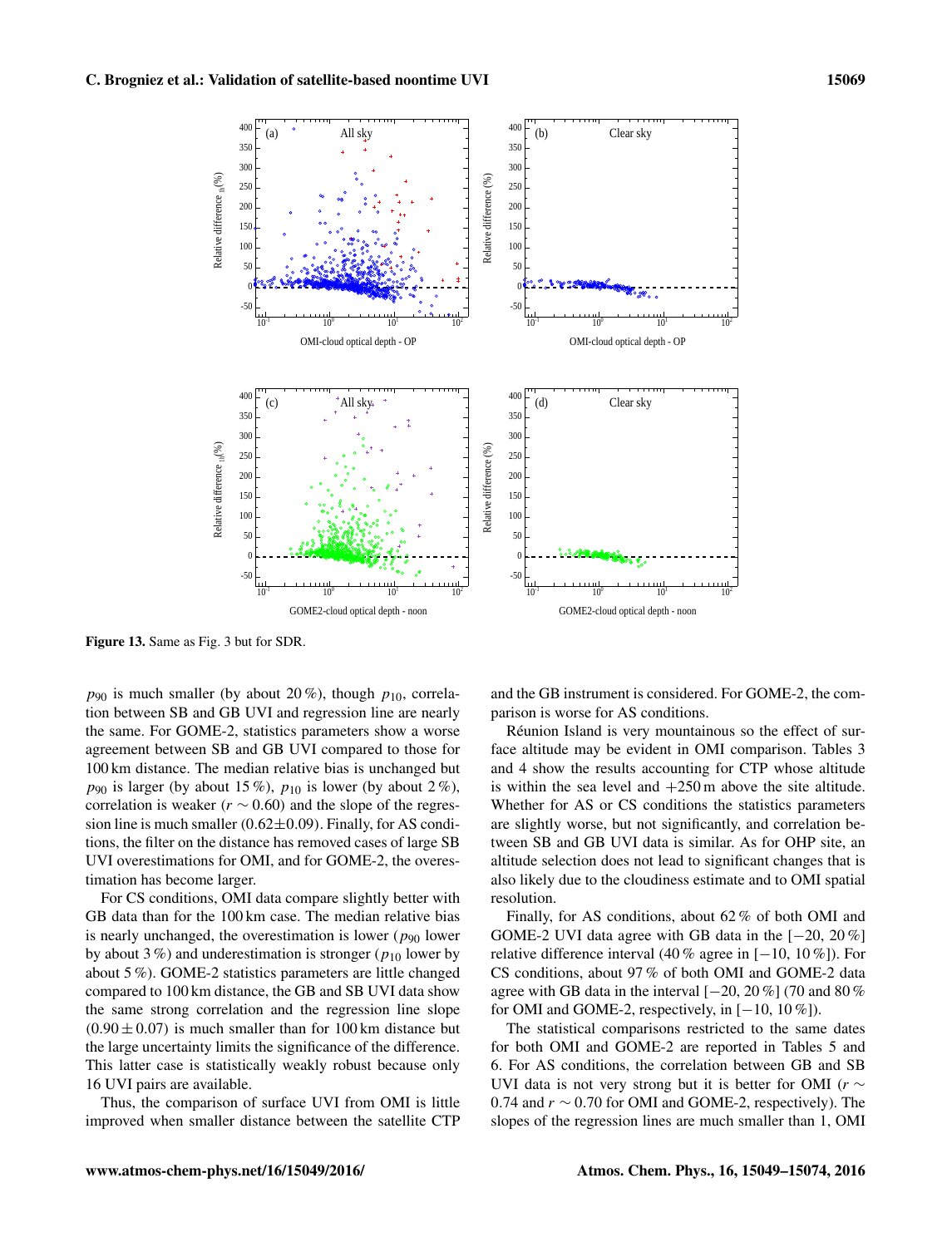slope being significantly closer to 1 (0.91  $\pm$  0.03 for OMI,  $0.78 \pm 0.03$  for GOME-2) and intercepts are both large and positive (larger for GOME-2). Median relative bias and absolute bias between GB and SB data are slightly smaller for OMI than for GOME-2. For CS conditions, the correlations are strong and the same for both instruments ( $r \sim 0.96$ ), both regression line slopes are close to 1 (OMI slope > 1, GOME-2 slope < 1 with a positive intercept), but accounting for the uncertainties the difference is not significant. Median relative biases and absolute bias are slightly larger for OMI than for GOME-2. OMI overestimation is smaller than the GOME-2 overestimation for AS conditions  $(p_{90})$ ; OMI underestimation is stronger than the GOME-2 overestimation  $(p_{10})$ . For CS conditions, OMI and GOME-2  $p_{90}$  and  $p_{10}$  are very close.

As mentioned previously, GOME-2 relative differences between GB and SB UVI data show a seasonal variability related to cloud presence, while there is no variability for OMI.

The validation of previous OMI v1.2 UVI data with GB data does not show significant differences, as observed in Tables 1 and 2. Indeed, for AS conditions, the correlation between GB and SB UVI data is slightly weaker and the regression line slope is slightly worse than for v1.3 data, but the other statistics parameters are very similar for both versions. For CS conditions, the correlation between GB and SB UVI data is slightly weaker and the regression line slope is nearly the same as for v1.3 data, but the other statistics parameters are worse. Overall, these changes are weak and not significant. The small difference between the v1.2 and v1.3 data sets is due to the small AOD (Fig. 6a, blue dashed line) and large SSA (Fig. 6b). Thus, the correction factor at SDR is close to unity (Fig. 6c).

#### 4 Conclusion

Validation of satellite noon UVI products from OMI (v1.3) and GOME-2 (v1.13) with ground-based measurements of UVI at noon has been carried out at three sites. The three sites are very different regarding the topography and the environment. One is an urban site in a topographically flat region in the north of France (VDA). The second site is a rural mountainous site in the southern French Alps (OHP). The third one is a coastal urban site on a small mountainous island in the southern tropics (SDR). Moreover, the overpass of the two satellites occurs often far from solar noon at all sites, rendering the estimate of noon UVI a challenge due to the difficulty to estimate the actual cloudiness at noontime. The sites are each equipped with spectroradiometers affiliated with the Network for the Detection of Atmospheric Composition Change.

SDR is difficult for spatial UV estimates because of (i) the mountainous topography of Réunion Island, and thus the frequent formation of clouds at around midday and (ii) the satellite pixel covering both land and ocean, for which the cloud cover are likely different. The space-based total ozone retrieval and the cloud correction factor are affected, which in turn affects the satellite-based UVI estimate, as observed by Antón and Loyola (2011) and by Kazadzis et al. (2009b). The two other sites encounter less diurnal cloud cover variation and thus are expected to be more favourable for UV estimates. Nevertheless, these two latter sites are affected by aerosols caused by air pollution whose absorption should be accounted for in the satellite algorithms. Thus, aerosol and cloud cover inhomogeneities in the satellite pixel make the validation difficult at each ground-based site.

OMI v1.3 UVI products, derived from v1.2 products using a correction factor to account for absorbing aerosols, show much better agreement with GB UVI measurements at VDA and OHP. The relative bias between SB and GB data is reduced by 8–12 %, in agreement with Arola et al. (2009).

On average, for both space-borne sensors, the median relative biases are in the 8.4–12.5 % and 3.8–8.4 % ranges for all sky and clear sky conditions, respectively. Thus, accounting for the uncertainties in their UVI data (see Sect. 2), satellitebased and ground-based measurements agree for AS conditions and the agreement is good for CS conditions. We could even suggest that OMI and GOME-2 uncertainties (see Sect. 2.2.1 and 2.2.2, respectively) are overestimated.

For both all sky and cloud-free conditions, the correlations are strong at VDA and OHP, meaning that the variability in actual UVI is retrieved in satellite-based estimates. At SDR, the correlations are strong for cloud-free conditions and weaker for cloudy cases.

The 90th percentiles indicate that for all sky conditions, 10 % of the cases correspond to relative differences larger than about 70 % at VDA and OHP for both space-borne instruments. These 10 % of cases correspond to UVI lower than 3, meaning that the comparisons are much better for high UVI than for low UVI. At SDR, for all sky conditions, 10 % of the relative differences are larger than about 85 % for OMI and 100 % for GOME-2. At SDR, UVI is often large so this strong overestimation is related to the site environment.

Underestimation of UVI by the space-borne instruments is more risky than overestimation for public health. The 10th percentiles indicate that 10 % of the cases have a relative difference lower than  $-17\%$  at VDA,  $-12\%$  at OHP and −10 % at SDR. For example, a 17 % underestimation for UVI = 6 means that the actual UVI value is 7, and a 10 % underestimation for a high UVI, i.e.  $UVI = 15$ , implies an actual value 16.5, which has more important consequences than overestimations. However, these cases are not very frequent.

For the three sites, the distance between the ground-based site and the OMI cross-track position/GOME-2 grid cell centre point, as well as the environment topography are not critical, likely because of the rather coarse spatial resolution of the satellite instruments.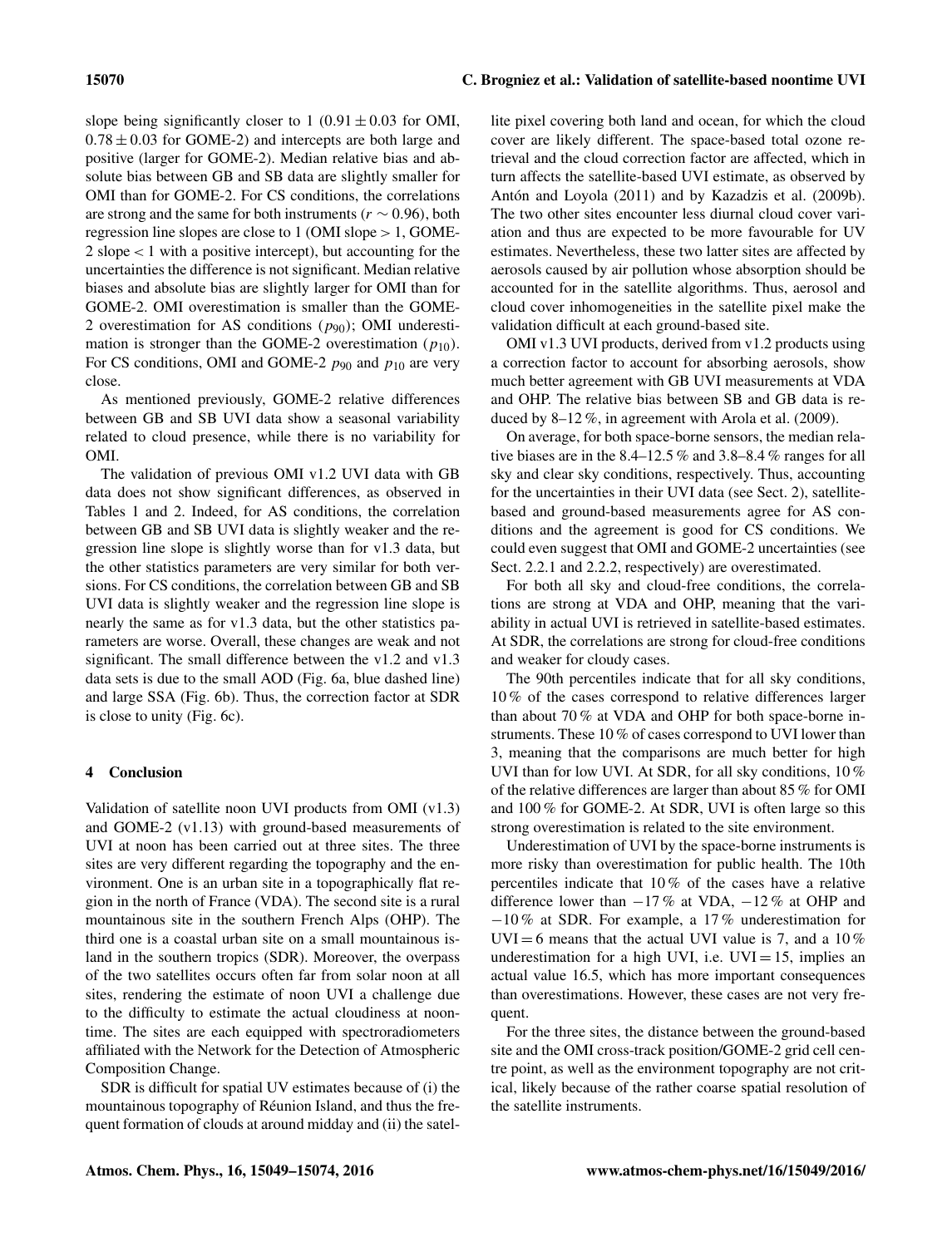#### C. Brogniez et al.: Validation of satellite-based noontime UVI 15071

Considering the statistics parameters when the comparison of SB and GB UVI data is restricted to common dates, we observe that, for AS conditions, absolute bias and regression line slope are slightly worse for GOME-2 than for OMI at all sites, while relative bias and correlation coefficient are similar for both satellite instruments. For CS conditions, the three sites give different results. Indeed, in terms of absolute bias, OMI UVI agree with GB data slightly better than GOME-2 UVI at VDA, OMI and GOME-2 UVI products compare with GB data equally at OHP, while at the SDR site GOME-2 UVI agree with GB data slightly better than OMI UVI. In terms of median relative bias, OMI and GOME-2 data agree with GB data equally at VDA, while it is slightly better at OHP and SDR for GOME-2. This later behaviour means that the absence of clouds at noon (CS conditions) is slightly better forecast by GOME-2 via COD estimates in the morning and in the afternoon. However, the differences are subtle and globally the algorithms work equally well.

Such positive biases as obtained in this work, which for OMI v1.3 are in agreement with other studies (Muyimbwa et al., 2015; Bernhard et al., 2015), might be partly explained by the satellite total ozone column underestimation, as shown in the modelling study of the present work. However, further studies are still needed to understand and reduce the remaining existing biases between satellite-based and ground-based surface UVI at the three sites. OMI v1.3 offline correction uses a climatology for aerosol optical properties, so a reduction of the OMI bias might be obtained via a better characterization of these aerosol properties, for example, from simultaneous measurements. This recommendation is worth considering also for GOME-2. For GOME-2, the role of subpixel inhomogeneity could be investigated with respect to aerosol and cloud spatial variability, similar to what has been done for OMI (Weihs et al., 2008; Kazadzis et al., 2009b).

Finally, the UVI estimates derived from satellite sensors OMI and GOME-2 are only weakly biased high (on average less than 0.5 units of UVI at VDA and OHP and less than 1 at SDR), which, as mentioned above, is less risky for public health than a low bias, and thus OMI and GOME-2 noon UVI data sets are quite reliable and can be used by the public.

#### 5 Data availability

Spectroradiometer measurements are currently available at [http://www-loa.univ-lille1.fr/index.php/observation/sites.](http://www-loa.univ-lille1.fr/index.php/observation/sites.html) [html](http://www-loa.univ-lille1.fr/index.php/observation/sites.html) and at [ftp://ftp.cpc.ncep.noaa.gov/ndacc/station/.](ftp://ftp.cpc.ncep.noaa.gov/ndacc/station/)

OMI data are available at [http://avdc.gsfc.nasa.gov/index.](http://avdc.gsfc.nasa.gov/index.php?site=595385375&id=79) [php?site=595385375&id=79.](http://avdc.gsfc.nasa.gov/index.php?site=595385375&id=79) GOME-2 data are available at [http://o3msaf.fmi.fi/offline\\_access.html.](http://o3msaf.fmi.fi/offline_access.html) The reprocessed GOME-2 data prepared for this study are available on request.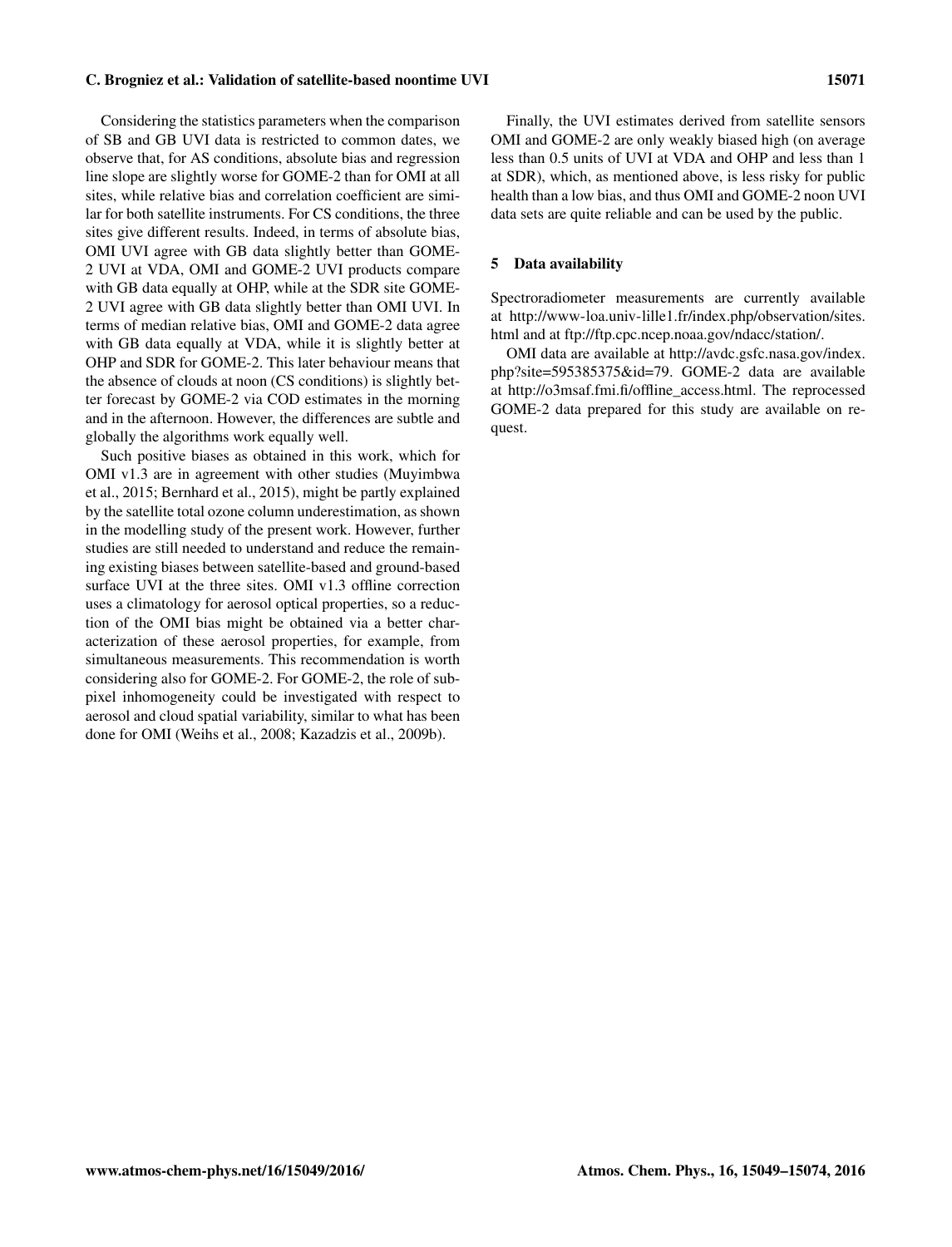## Appendix A: Statistics definitions for  $n$  pairs of UVI data

Table A1. Table of statistics definitions.

| Difference                                                                  | $diff_i = SB_i - GB_i$                                                                                                               |
|-----------------------------------------------------------------------------|--------------------------------------------------------------------------------------------------------------------------------------|
| Mean bias (mean difference)                                                 | mBias = $\frac{1}{n} \sum_{i=1}^{n}$ diff <sub>i</sub>                                                                               |
| Root mean square difference                                                 | RMS = $\sqrt{\frac{1}{n-1} \sum_{i=1}^{n} (diff_i)^2}$<br>rdiff <sub>i</sub> = 100 × $\frac{\text{SB}_i - \text{GB}_i}{\text{GB}_i}$ |
| Relative difference in $%$                                                  |                                                                                                                                      |
| Mean relative bias (mean relative difference) in $\%$                       | mrBias = $\frac{1}{n} \sum_{i=1}^{n}$ rdiff <sub>i</sub>                                                                             |
| Root mean square relative difference                                        | rRMS = $\sqrt{\frac{1}{n-1} \sum_{i=1}^{n} (\text{rdiff}_i)^2}$ .                                                                    |
| Standard deviation of the relative differences (dispersion around the mean) | $SD = \sqrt{\frac{1}{n-1} \sum_{i=1}^{n} (\text{rdiff}_i - \text{mrBias})^2}$                                                        |
| Median bias (UVI)                                                           | Middle value of the differences                                                                                                      |
| Median relative bias $(\%)$                                                 | Middle value of the relative differences                                                                                             |
| Relative difference values at the 10th and 90th percentiles                 | $p_{10}, p_{90}$                                                                                                                     |

Since differences and relative differences distributions are skewed, median parameters and percentiles are also used.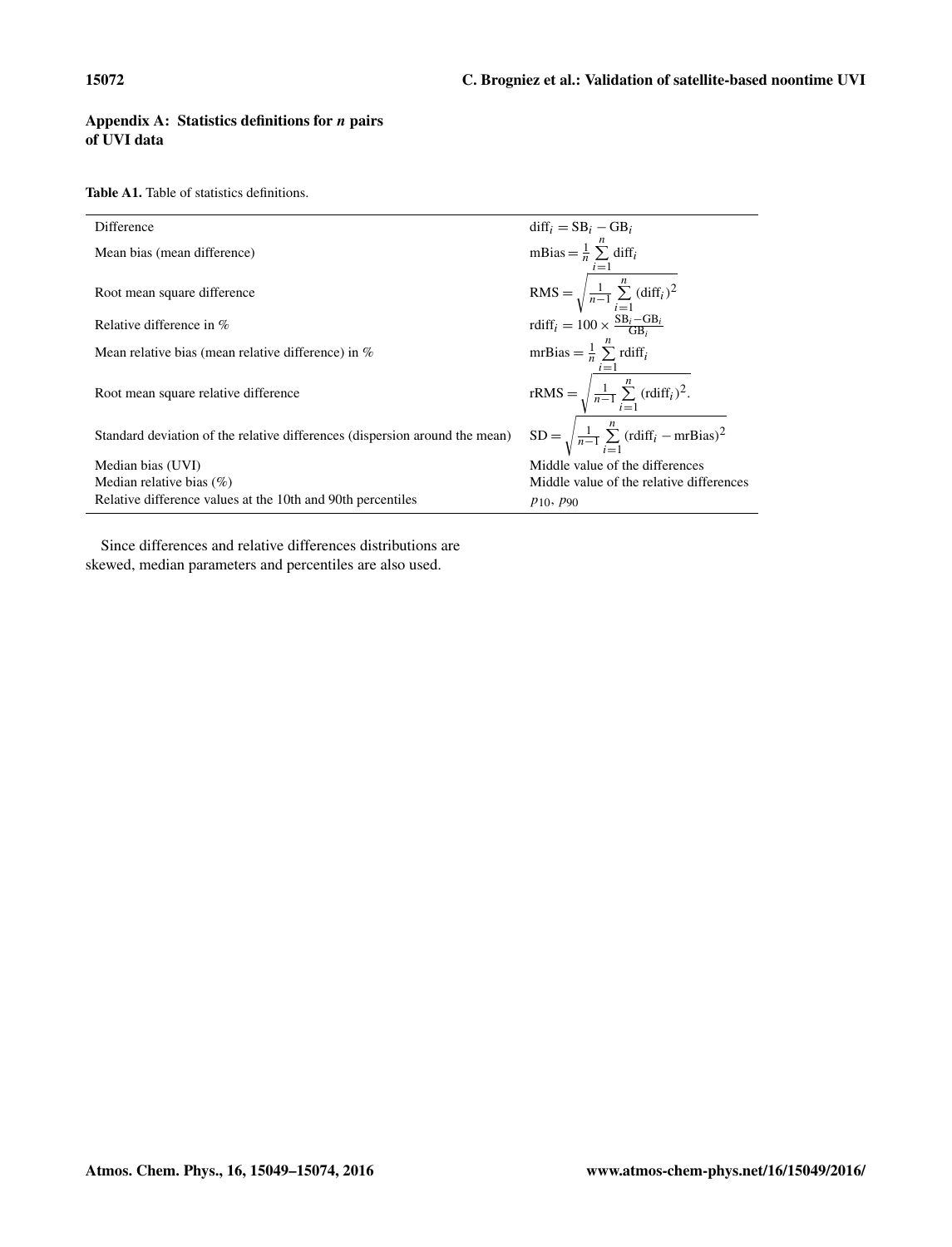*Author contributions.* Colette Brogniez and Frédérique Auriol oversaw the measurements. Colette Brogniez prepared the manuscript with contributions from Antti Arola, Jukka Kujanpää, Frédérique Auriol, Mikko Riku Aleksi Pitkänen and Niilo Kalakoski. The instruments were operated by Frédérique Auriol, Maxime Catalfamo, Jean-Marc Metzger, Guy Tournois and Pierre Da Conceicao. Christine Deroo contributed to collecting data and processing them. Colette Brogniez, Antti Arola, Jukka Kujanpää, Mikko Riku Aleksi Pitkänen, Niilo Kalakoski and Béatrice Sauvage contributed to the analysis of the results.

*Acknowledgements.* Colette Brogniez thanks several LOA members: L. Labonnote for helpful discussions, R. De Filippi for automation of data transfer and F. Ducos for writing a helpful script. P. Goloub and T. Podvin are acknowledged for their help in selecting the AERONET/PHOTONS data. The sites are supported by CNES within the French program TOSCA. The SDR site is also supported by "la région La Réunion". Development of the OUV product has been partly funded by EUMETSAT.

Edited by: H. Maring Reviewed by: three anonymous referees

#### References

- Antón, M. and Loyola, D.: Influence of cloud properties on satellite total ozone observations, J. Geophys. Res., 116, D03208, doi[:10.1029/2010JD014780,](http://dx.doi.org/10.1029/2010JD014780) 2011.
- Antón, M., Piedehierro, A. A., Alados-Arboledas, L., Wolfran, E., and Olmo, F. J.: Extreme ultraviolet index due to broken clouds at a midlatitude site, Granada (southeastern Spain), Atmos. Environ., 118, 10–14, 2012.
- Arola, A., Kazadzis, S., Lindfors, A., Krotkov, N., Kujanpää, J., Tamminen, J., Bais, A., di Sarra, A., Villaplana, J. M., Brogniez, C., Siani, A. M., Janouch, M., Weihs, P., Webb, A., Koskela, T., Kouremeti, N., Meloni, D., Buchard, V., Auriol, F., Ialongo, I., Staneck, M., Simic, S., Smedle, A., and Kinne, S.: A new approach to correct for absorbing aerosols in OMI UV, J. Geophys. Res., 36, L22805, doi[:10.1029/2009GL041137,](http://dx.doi.org/10.1029/2009GL041137) 2009.
- Bernhard, G. and Seckmeyer, G.: Uncertainty of measurements of spectral solar UV irradiance, J. Geophys. Res., 104, 14321– 14345, 1999.
- Bernhard, G., Arola, A., Dahlback, A., Fioletov, V., Heikkilä, A., Johnsen, B., Koskela, T., Lakkala, K., Svendby, T., and Tamminen, J.: Comparison of OMI UV observations with ground-based measurements at high northern latitudes, Atmos. Chem. Phys., 15, 7391–7412, doi[:10.5194/acp-15-7391-2015,](http://dx.doi.org/10.5194/acp-15-7391-2015) 2015.
- Buchard, V., Brogniez, C., Auriol, F., Bonnel, B., Lenoble, J., Tanskanen, A., Bojkov, B., and Veefkind, P.: Comparison of OMI ozone and UV irradiance data with ground-based measurements at two French sites, Atmos. Chem. Phys., 8, 4517–4528, doi[:10.5194/acp-8-4517-2008,](http://dx.doi.org/10.5194/acp-8-4517-2008) 2008.
- Buntoung, S. and Webb, A. R.: Comparison of erythemal UV irradiances from Ozone Monitoring Instrument (OMI) and groundbased data at four Thai stations, J. Geophys. Res., 115, D18215, doi[:10.1029/2009JD013567,](http://dx.doi.org/10.1029/2009JD013567) 2010.
- Diffey, B. and McKinlay, A. F.: A reference action spectrum for ultraviolet induced erythema in human skin, Human Exposure to UV radiation: Risks and Regulations, 83–87, Elsevier, NY, 1987.
- Dobber, M., Voors, R., Dirksen, R., Kleipool, Q., and Levelt, P.: The High-Resolution Solar Reference Spectrum between 250 and 550 nm and its Application to Measurements with the Ozone Monitoring Instrument, Solar Phys., 249, 281–291, doi[:10.1007/s11207-008-9187-7,](http://dx.doi.org/10.1007/s11207-008-9187-7) 2008.
- Feister, U. and Grewe, R.: Spectral albedo measurements in the UV and visible region over different types of surfaces, Photochem. Photobiol., 62, 736–744, 1995.
- GOME-2 Product guide: Doc. EUMETSAT No EUM/OPS-EPS/MAN/07/0445, Issue: v3, 17 March 2011.
- Gröbner, J., Schreder, J., Kazadzis, S., Bais, A. F., Blumthaler, M., Görts, P., Tax, R., Koskela, T., Seckmeyer, G., Webb, A. R., and Rembges, D.: Traveling reference spectroradiometer for routine quality assurance of spectral solar ultraviolet irradiance measurements, Appl. Optics, 44, 5321–5331, doi[:10.1364/AO.44.005321,](http://dx.doi.org/10.1364/AO.44.005321) 2005.
- Holben, B. N., Eck, T. F., Slutsker, I., Tanré, D., Buis, J. P., Setzer, A., Vermote, E., Reagan, J. A., Kaufman, Y. J., Nakajima, T., Lavenu, F., Jankowiak, I., and Smirnov, A.: AERONET – A federated instrument network and data archive for aerosol characterization, Remote Sens. Environ., 66, 1–6, 1998.
- Houët, M.: Spectroradiométrie du rayonnement Solaire UV au sol: Améliorations apportées à l'instrumentation et au traitement des mesures, Analyse pour l'évaluation du contenu atmosphérique en ozone et en aérosols, PhD thesis, Univ. of Lille, France, 2003.
- Houët, M. and Brogniez, C.: Ozone column retrieval from solar UV irradiance measurements at ground level: Sensitivity tests and uncertainty estimation, J. Geophys. Res., 109, D15302, doi[:10.1029/2004JD004703,](http://dx.doi.org/10.1029/2004JD004703) 2004.
- Ialongo, I., Casale, G. R., and Siani, A. M.: Comparison of total ozone and erythemal UV data from OMI with ground-based measurements at Rome station, Atmos. Chem. Phys., 8, 3283–3289, doi[:10.5194/acp-8-3283-2008,](http://dx.doi.org/10.5194/acp-8-3283-2008) 2008.
- Kalakoski, N.: O3M SAF Validation Report, Offline UV Index, SAF/O3M/FMI/VR/OUV/091, FMI, available at: [http://o3msaf.](http://o3msaf.fmi.fi/docs/vr/Validation_Report_OUV_Feb_2009.pdf) [fmi.fi/docs/vr/Validation\\_Report\\_OUV\\_Feb\\_2009.pdf](http://o3msaf.fmi.fi/docs/vr/Validation_Report_OUV_Feb_2009.pdf) (last access: 21 November 2016), 2009.
- Kazadzis, S., Bais, A., Arola, A., Krotkov, N., Kouremeti, N., and Meleti, C.: Ozone Monitoring Instrument spectral UV irradiance products: comparison with ground based measurements at an urban environment, Atmos. Chem. Phys., 9, 585–594, doi[:10.5194/acp-9-585-2009,](http://dx.doi.org/10.5194/acp-9-585-2009) 2009a.
- Kazadzis, S., Bais, A., Balis, D., Kouremeti, N., Zempila, M., Arola, A., Giannakaki, E., Amiridis, V., and Kazantzidis, A.: Spatial and temporal UV irradiance and aerosol variability within the area of an OMI satellite pixel, Atmos. Chem. Phys., 9, 4593–4601, doi[:10.5194/acp-9-4593-2009,](http://dx.doi.org/10.5194/acp-9-4593-2009) 2009b.
- Kinne, S.: Towards an observation-tied AOD climatology, presentation in AT2 Aerosol Workshop, Bremen, June 2007.
- Kinne, S., O'Donnel, D., Stier, P., Kloster, S., Zhang, K., Schmidt, H., Rast, S., Giorgetta, M., Eck, T. F., and Stevens, B.: MACv1: A new global aerosol climatology for climate studies, J. Adv. Model. Earth Syst., 5, 704–740, doi[:10.1002/jame.20035,](http://dx.doi.org/10.1002/jame.20035) 2013.
- Köpke, P., Hess, M., Schult, I., and Shettle, E. P.: Global Aerosol Data Set, Report No. 243, Max-Planck-Institut für Meteorologie, Hamburg, ISSN 0937-1060, 1997.